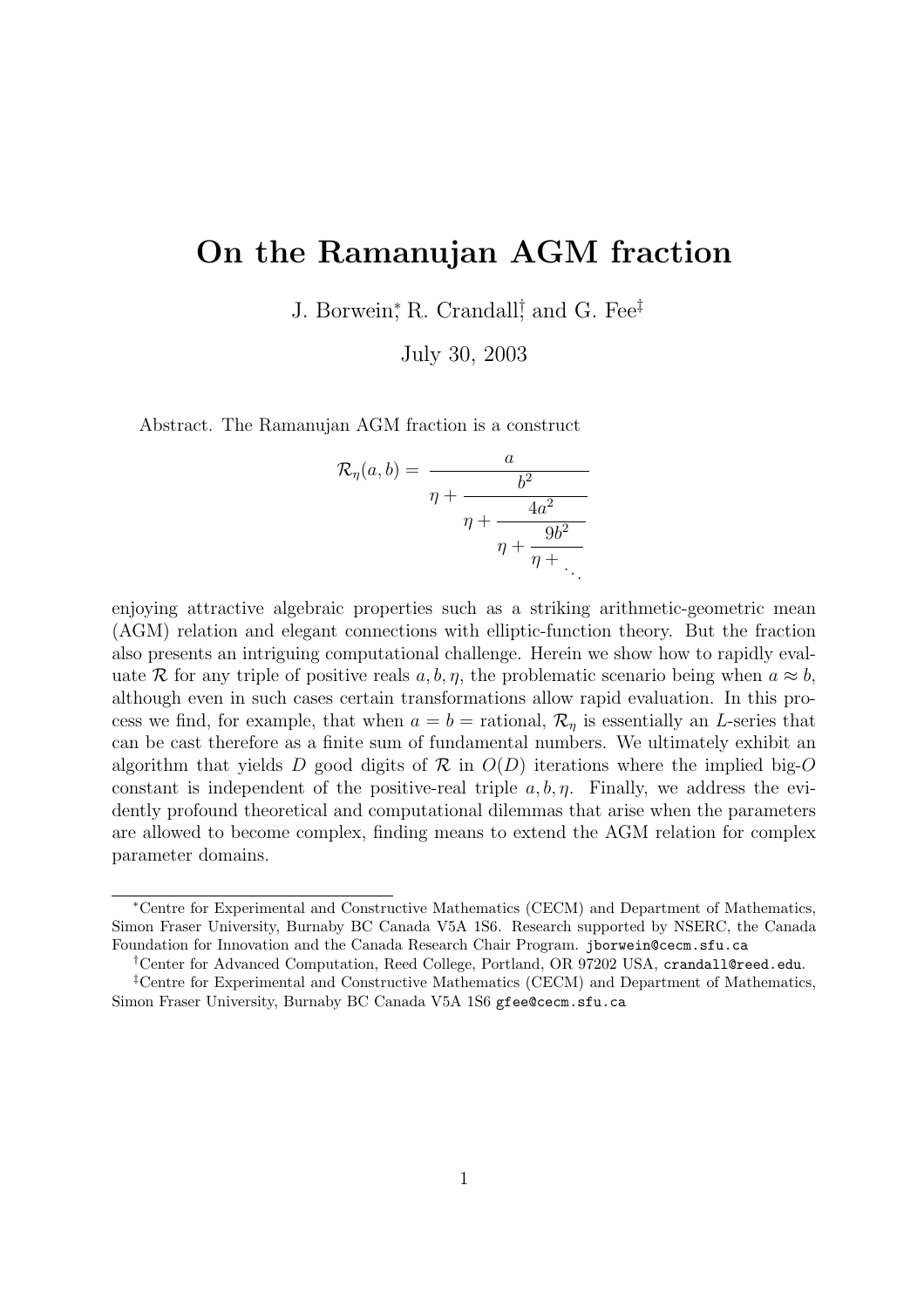#### 1 Introduction

In Entry 12 of Chapter 18 of Ramanujan's Second Notebook [?] one finds the beautiful construct

$$
\mathcal{R}_{\eta}(a,b) = \frac{a}{\eta + \frac{b^2}{\eta + \frac{4a^2}{\eta + \frac{9b^2}{\eta + \ddots}}}} \tag{1.1}
$$

which we interpret—in most but not all of the present treatment—for real  $a, b, \eta > 0$ . Remarkably, for the indicated parameter space,  $\mathcal{R}$  satisfies an AGM relation

$$
\mathcal{R}_{\eta}\left(\frac{a+b}{2},\sqrt{ab}\right) = \frac{\mathcal{R}_{\eta}(a,b) + \mathcal{R}_{\eta}(b,a)}{2}.
$$
\n(1.2)

This relation is one of many expedients we shall develop with a view to computation of  $\mathcal{R}_n$ . It will turn out that the computationally difficult cases can be summarized in the phrase "b is near to a," including the case  $a = b$ . What we shall eventually exhibit is a computational algorithm that is uniformly of geometric/linear convergence across the entire positive quadrant  $a, b > 0$ . Along the way, we find attractive identities, such as the expression of any  $\mathcal{R}_{\eta}(r,r)$ , where r is rational, as a finite series of fundamental numbers. Finally, we consider complex  $a, b$  and note the considerable difficulties in such analysis; accordingly we prove results and posit various conjectures pertaining to fraction convergence and the domain of validity for the AGM relation (1.2).

We would be remiss in not adding this perspective: The present research began when the authors realized—via numerical experimentation—that  $\mathcal{R}_1(1,1)$  "seemed to be" the number log 2. Such is the value of experiment: One can be led thereby into deep waters.

# 2 Preliminaries

An initial observation is that

$$
\mathcal{R}_{\eta}(a,b) = \mathcal{R}_{1}(a/\eta,b/\eta),
$$

as can be formally inferred by cancellation of the  $\eta$  elements down through the fraction form. Such manipulations are valid when the continued fraction  $\mathcal{R}_\eta$  converges. One way to prove convergence—at least for positive, real  $a, b$  is to put the entity  $a/R_1$  in RCF (reduced continued fraction) form, meaning

$$
\mathcal{R}_1(a,b) = \frac{a}{[A_0; A_1, A_2, A_3, \dots]}
$$
 (2.1)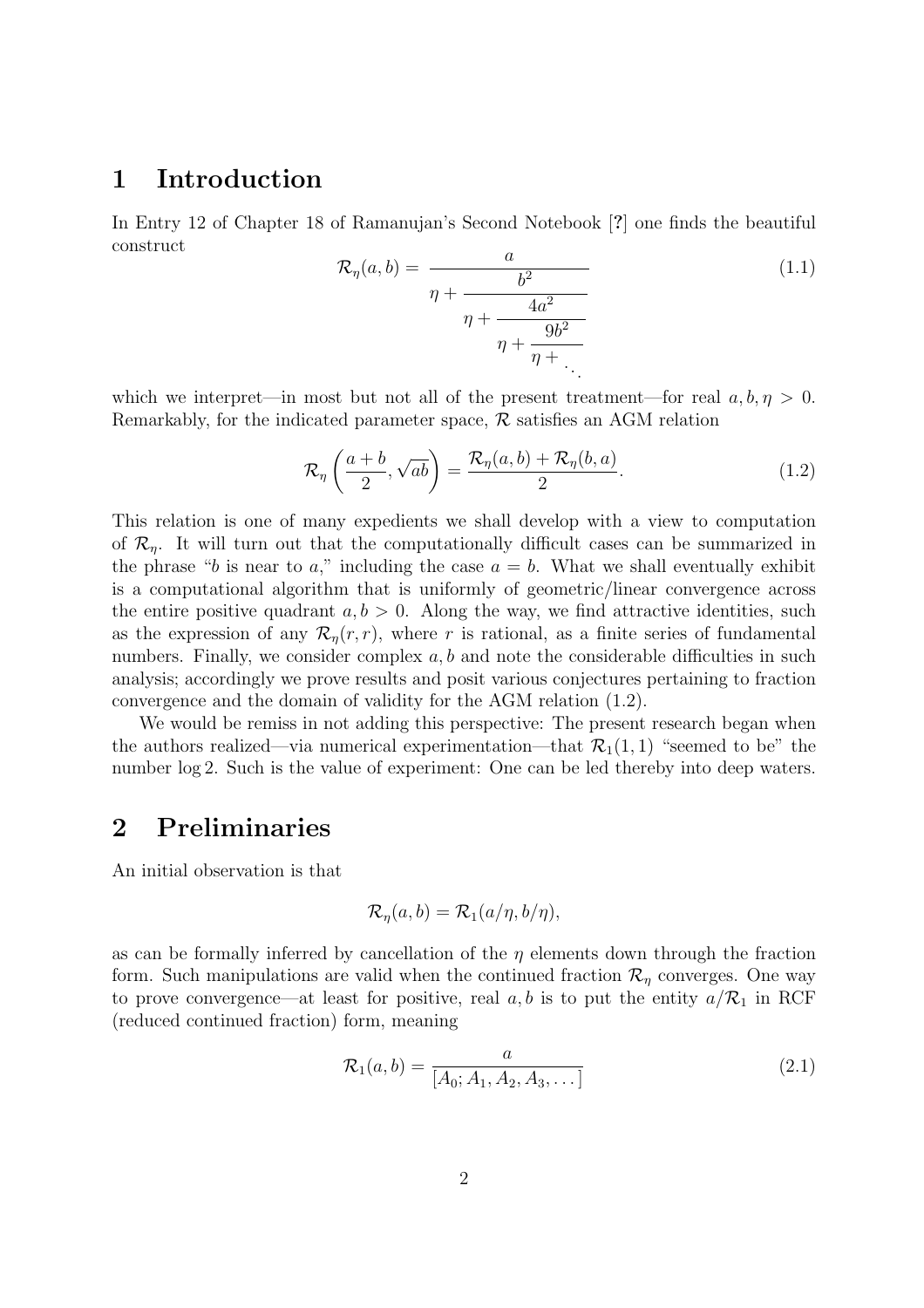$$
:= \frac{a}{A_0 + \frac{1}{A_1 + \frac{1}{A_2 + \frac{1}{A_3 + \dotsb}}}}
$$

where the elements  $A_i$  are all positive real. (We take the more restricted, classical mnemonic SCF (simple continued fraction) to denote the instance of an RCF where each  $A_i$  is a positive integer; in our present case, though, the  $A_i$  are not generally integers.) Inspection of Ramanujan's pattern for  $\mathcal R$  reveals that the RCF elements can be given explicitly:

$$
A_n = \frac{n!^2}{(n/2)!^4} 4^{-n} \frac{b^n}{a^n} \sim \frac{2}{\pi n} \frac{b^n}{a^n} \quad , \quad n \text{ even},
$$
  

$$
A_n = \frac{((n-1)/2!)^4}{n!^2} 4^{n-1} \frac{a^{n-1}}{b^{n+1}} \sim \frac{\pi}{2abn} \frac{a^n}{b^n} \quad , \quad n \text{ odd},
$$

where we have indicated also the asymptotic behavior of the  $A_n$ . This element representation leads immediately to

**Theorem 2.1:** For any positive real pair a, b the fraction  $\mathcal{R}_1(a, b)$  converges (to a finite limit).

Remark: In continued fraction theory, there is the concept of converging on the extended complexes, including  $\infty$  (see Section 9), so we have signified a finite limit in Theorem 2.1.

**Proof:** It is know that an RCF with positive real elements converges to a finite limit iff  $\sum A_i$  diverges (this is the Seidel–Stern theorem [?, ?]). In our case, such divergence is evident for any choice of real  $a, b > 0$ .

Indeed, the divergence of  $\sum A_i$  is only logarithmic for  $a = b$ , and this is a true indication of slow convergence (we wax more quantitatively later). Sure enough, our interest in the computational aspect started with the question of how to rapidly evaluate

$$
\mathcal{R}(a) := \mathcal{R}_1(a,a)
$$

for positive real a and thereby to prove some suspected identities. We shall later encounter a different continued fraction for  $\mathcal{R}(a)$ , as well as other computationally efficient constructs.

# 3 Sech-elliptic forms

Using connections between standard Jacobi theta functions  $\theta_2, \theta_3$  and elliptic integrals we can establish various results, observing that the wonderful sech identities to follow stem from classical work of Rogers, Stieltjes, Preece, and of course Ramanujan [?] in which one may find the earlier work detailed. We start with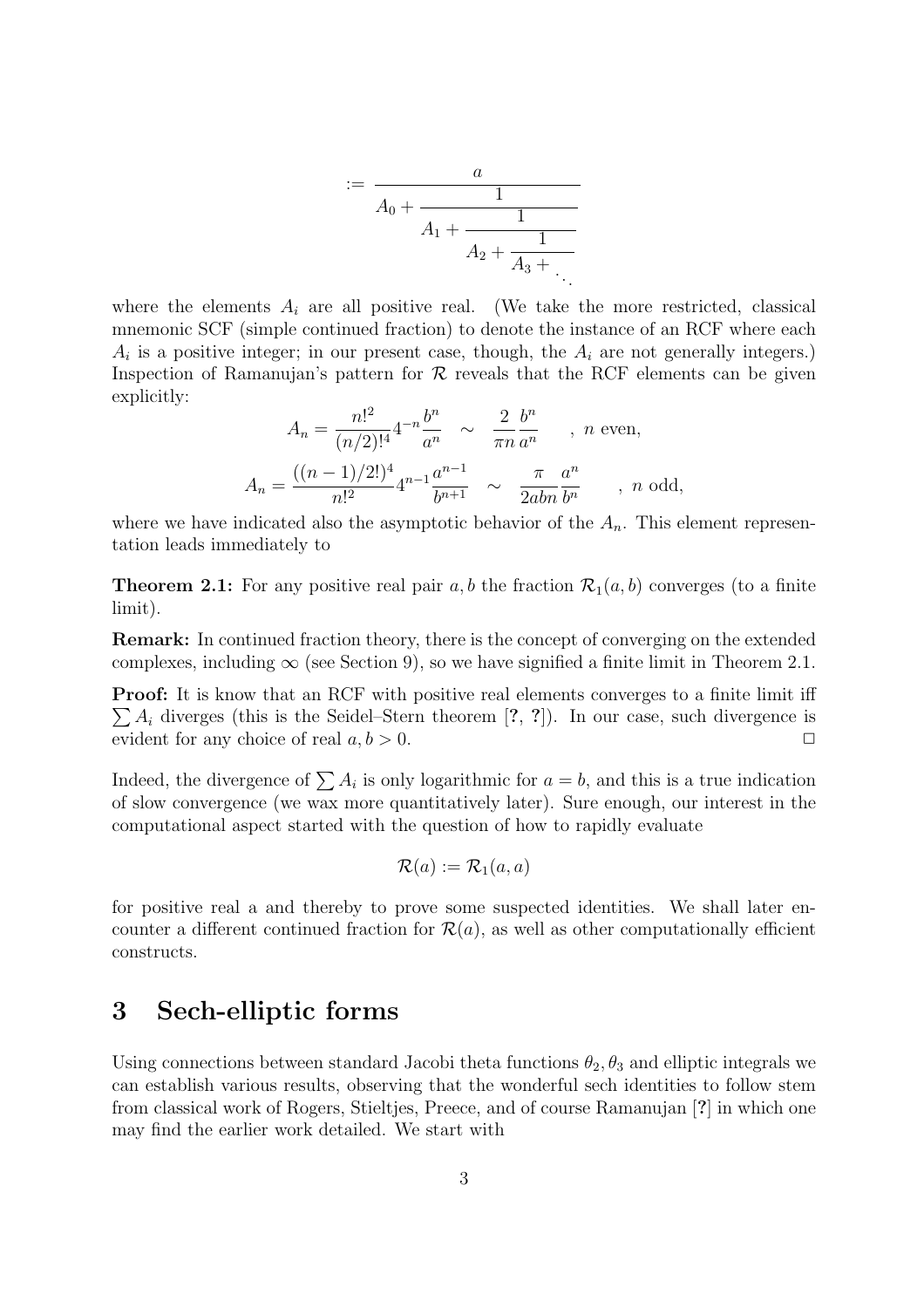**Theorem 3.1:** For real  $y, \eta > 0$  and  $q := e^{-\pi y}$  we have

$$
\eta \sum_{k \in D} \frac{\text{sech}(k\pi y/2)}{\eta^2 + k^2} = \mathcal{R}_{\eta}(\theta_2^2(q), \theta_3^2(q)),
$$
  

$$
\eta \sum_{k \in E} \frac{\text{sech}(k\pi y/2)}{\eta^2 + k^2} = \mathcal{R}_{\eta}(\theta_3^2(q), \theta_2^2(q)),
$$

where  $D, E$  denote respectively the odd, even integers. Accordingly, the Ramanujan AGM identity (1.2) holds for positive triples  $\eta$ ,  $a$ ,  $b$ .

Remark: The proof following for the AGM conclusion has been interpreted for certain complex  $a, b$  sometimes incorrectly in the literature (see Section 9). For the moment, we are stating the last, AGM part of Theorem 3.1 for positive reals  $a, b$ , with attention paid to complex parameters later in the present work.

Proof: The sech relations are proved—with somewhat different but equivalent notation in Berndt's treatment [?, Vol II, Ch. 18] of Ramanujan's Notebooks. As for the AGM identity, observe that for  $0 < b < a$  the assignments

$$
\theta_2(q)^2/\theta_3(q)^2 := b/a
$$

$$
\eta := \theta_2(q)^2/b
$$

are possible (since  $b/a \in [0,1)$ , see [?]) implicitly define q,  $\eta$ , and together with the Jacobi identities √

$$
\theta_2(q)^2 + \theta_3(q)^2 = \theta_3(\sqrt{q})^2,
$$
  

$$
2\theta_2(q)\theta_3(q) = \theta_2(\sqrt{q})^2
$$

and the sech sums above yield

$$
\mathcal{R}_1(\theta_3(q)^2/\eta, \theta_2(q)^2/\eta) + \mathcal{R}_1(\theta_2(q)^2/\eta, \theta_3(q)^2/\eta) = 2\mathcal{R}_1(\theta_3(\sqrt{q})^2/(2\eta), \theta_2(\sqrt{q})^2/(2\eta))
$$

and so the AGM identity (1.2) holds for any positive reals  $a > b$ . The case  $0 < a < b$  is handled symmetrically, starting with  $\theta_2(q)^2/\theta_3(q)^2 := a/b$ .

These sech series can be used in turn to establish two evaluation series involving the standard elliptic integral K:

**Theorem 3.2:** In what follows we intend  $K := K(k)$ ,  $K' := K(k')$  with  $k' := \sqrt{1 - k^2}$ . For real  $0 < b < a$  and  $k := b/a$  we have

$$
\mathcal{R}_1(a,b) = \frac{\pi a K}{2} \sum_{n \in \mathbb{Z}} \frac{\text{sech}\left(n \pi \frac{K'}{K}\right)}{K^2 + \pi^2 a^2 n^2}.
$$
\n(3.1)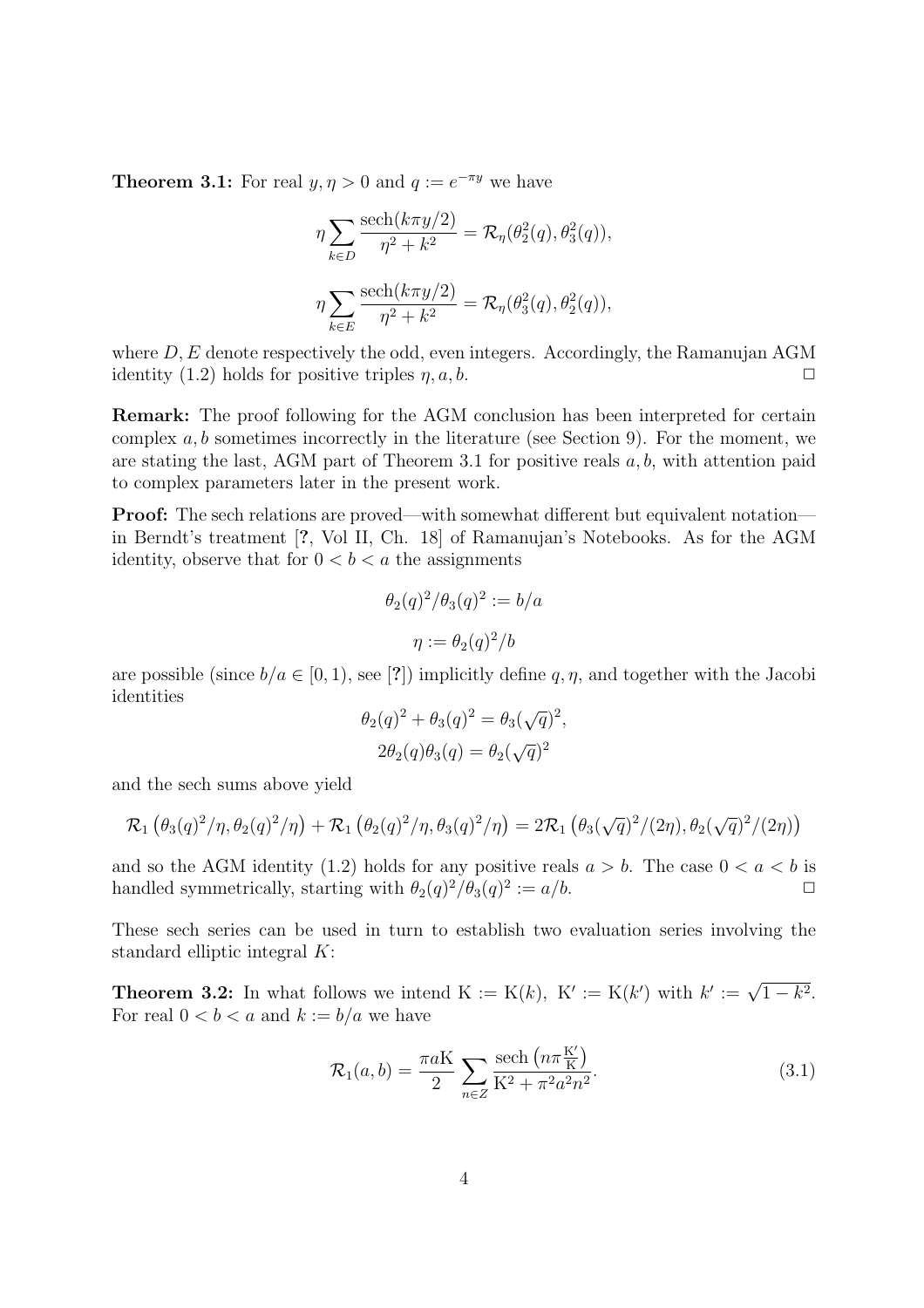On the other hand, for  $0 < a < b$  and  $k := a/b$  we have

$$
\mathcal{R}_1(a,b) = 2\pi b K \sum_{n \in D} \frac{\text{sech}\left(n\pi \frac{K'}{2K}\right)}{4K^2 + \pi^2 b^2 n^2}.
$$
\n(3.2)

**Proof:** The two series here follow from the assignments  $\theta_3^2(q)/\eta := \max(a, b), \theta_2^2(q)/\eta :=$  $\min(a, b)$  and classical relations

$$
e^{-\pi K'/K} = q, \quad K = \frac{\pi}{2} \theta_3(q)^2
$$

inserted into the appropriate sech identities from Theorem 3.1.  $\Box$ 

The sech-elliptic series (3.1), (3.2) do allow for rapid computation of  $\mathcal{R}_1(a, b)$  when b is not too near to a. Indeed, to get D good digits for  $\mathcal{R}_1$  one requires  $O(DK/K')$  summands. So, yet another motive for the present analysis was the problem of slow convergence of the sech-elliptic form for  $b \approx a$ .

Note that we also have attractive evaluations such as

$$
\mathcal{R}_1\left(1, \frac{1}{\sqrt{2}}\right) = \frac{\pi}{2} \mathcal{K}(1/\sqrt{2}) \sum_{n \in \mathcal{Z}} \frac{\text{sech}(n\pi)}{\mathcal{K}^2(1/\sqrt{2}) + n^2 \pi^2},
$$

where we remind ourselves that  $K(1)$  $\overline{2}$ ) =  $\Gamma^2(1/4)/(4\sqrt{\pi})$  [?], with similar series for  $\mathcal{R}_1(1,k_N)$  at the N-th singular value as discussed in [?]. A similar relation for  $\mathcal{R}_1\left(\frac{1}{\sqrt{N}}\right)$  $\frac{1}{2}$ , 1 obtains via (3.2), and via the AGM relation (1.2) yields in turn the oddity

$$
\mathcal{R}_1\left(\frac{1+\sqrt{2}}{2\sqrt{2}},\frac{1}{2^{1/4}}\right) = \pi K(1/\sqrt{2}) \sum_{n \in calZ} \frac{\text{sech}(n\pi/2)}{4K^2(1/\sqrt{2}) + n^2\pi^2}.
$$

# 4 Relations for  $\mathcal{R}(a)$

Recalling that  $\mathcal{R}(a) := \mathcal{R}_1(a, a)$  we next derive relations for the problematic cases  $b = a$ . Interpreting (3.1) as a Riemann-integral relation in the limit  $b \to a^-$ , we have (for  $a > 0$ ) a slew of relations involving the digamma function  $\psi := \Gamma'/\Gamma$  [?, ?] and the Gausshypergeometric  $F$ , here presented in an order that can be serially derived:

$$
\mathcal{R}(a) = \int_0^\infty \frac{\text{sech}\left(\frac{\pi x}{2a}\right)}{1+x^2} dx = 2a \sum_{k=1}^\infty \frac{(-1)^{k+1}}{1+(2k-1)a}
$$
  
=  $\frac{1}{2} \left( \psi \left(\frac{3}{4} + \frac{1}{4a}\right) - \psi \left(\frac{1}{4} + \frac{1}{4a}\right) \right)$   
=  $\frac{2a}{1+a} F \left(\frac{1}{2a} + \frac{1}{2}, 1; \frac{1}{2a} + \frac{3}{2}; -1 \right)$   
=  $2 \int_0^1 t^{1/a} (1+t^2)^{-1} dt = \int_0^\infty e^{-x/a} \text{sech}(x) dx.$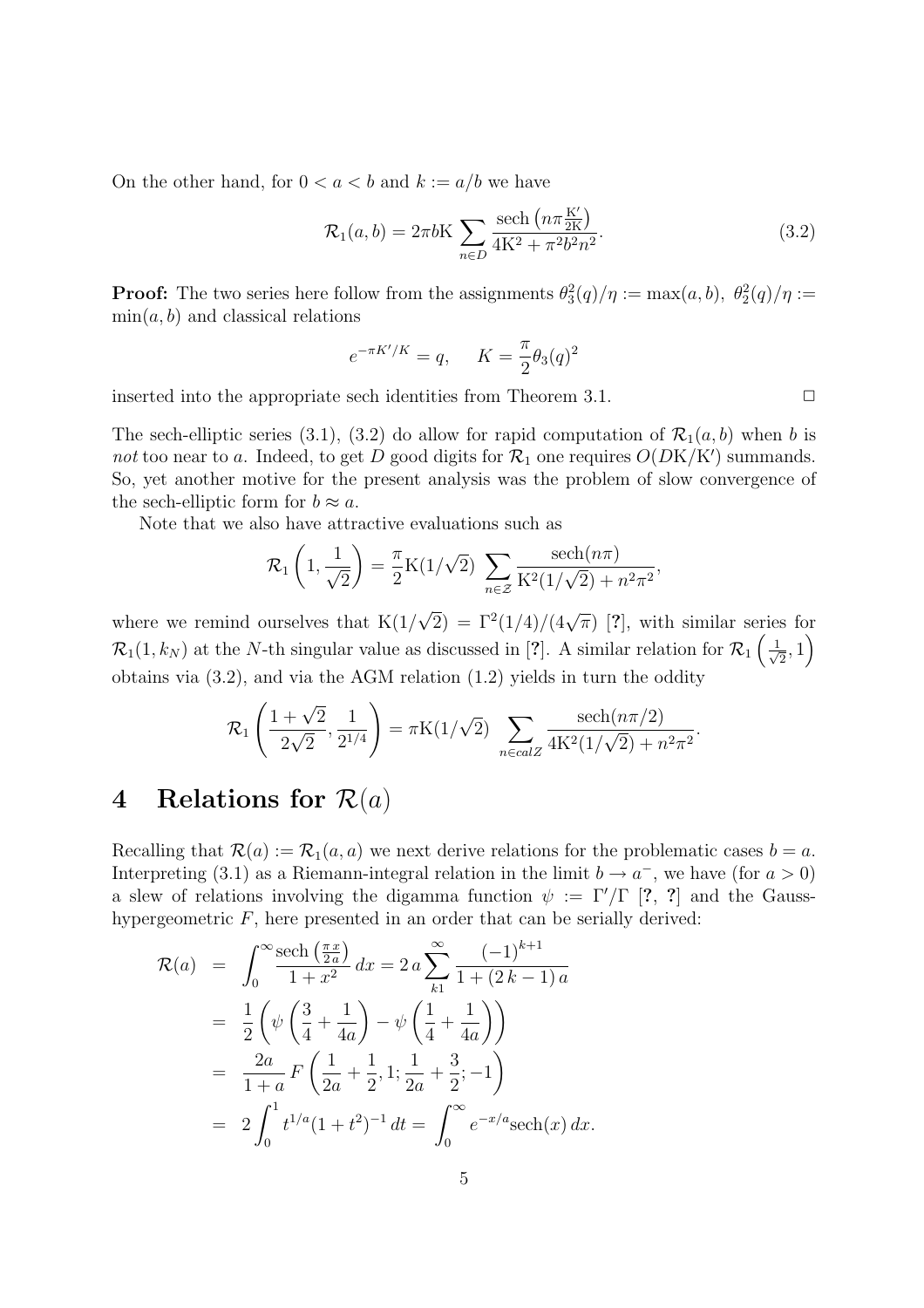The first series representation or the t-integral can be used to establish a recurrence

$$
\mathcal{R}(a) = \frac{2a}{1+a} - \mathcal{R}\left(\frac{a}{1+2a}\right),
$$

while known relations for the digamma [?, ?] can be used—with some symbolic care—to derive

$$
\mathcal{R}(a) = \frac{\pi}{2} \sec \frac{\pi}{2a} - 2 \frac{a^2 (1 + 8a - 106a^2 + 280a^3 + 9a^4)}{1 - 12a + 25a^2 + 120a^3 - 341a^4 - 108a^5 + 315a^6} + C(a)
$$
 (4.1)

where

$$
C(a) = \frac{1}{2} \sum_{n \ge 1} (\zeta(2n+1) - 1) \frac{(3a-1)^{2n} - (a-1)^{2n}}{(4a)^{2n}}
$$

is a "rational-zeta" series as analyzed in [?]. Note that this representation of  $\mathcal{R}(a)$ , while allowing rapid convergence for some a, has sec poles, some of which are cancelled by the rational function. In any case we require  $a > 1/9$  for convergence of the rational-zeta sum. However, as a computational matter, the recurrence relation above can generally be used to force convergence of such a rational-zeta series.

The hypergeometric form above is of special interest, for there is the Gauss continued fraction for  $F(\gamma, 1; 1 + \gamma; -1)$ , as discussed in [?]. Without belaboring the reader with details, we simply give a relevant RCF form, which form will later prove useful in convergence analysis:

$$
F(\gamma, 1; 1 + \gamma; -1) = [\alpha_1, \alpha_2, \dots]
$$
  
= 
$$
\frac{1}{\alpha_1 + \frac{1}{\alpha_2 + \frac{1}{\alpha_3 + \frac{1}{\alpha_4 + \dots}}}}
$$
 (4.2)

where  $\alpha_1 = 1$  and

$$
\alpha_n = ((n-1)/2)!)^{-2} \gamma (n-1+\gamma) \prod_{j1}^{(n-3)/2} (j+\gamma)^2 \quad ; n = 3, 5, 7, \dots
$$

$$
\alpha_n = \frac{1}{\gamma} (n/2-1)!^2 (n-1+\gamma) \prod_{j1}^{n/2-1} (j+\gamma)^{-2} \quad ; n = 2, 4, 6, \dots
$$

An interesting aspect of formal analysis is based upon the first sech-integral form above for  $\mathcal{R}(a)$ . Expanding said integral formally, and using a representation of the Euler number  $E_{2n} = (-1)^n$ e מוµ<br>∝י  $\int_0^\infty \operatorname{sech}(\pi x/2) x^{2n} dx$ , one obtains

$$
\mathcal{R}(a) \sim \sum_{n\geq 0} E_{2n} a^{2n+1},
$$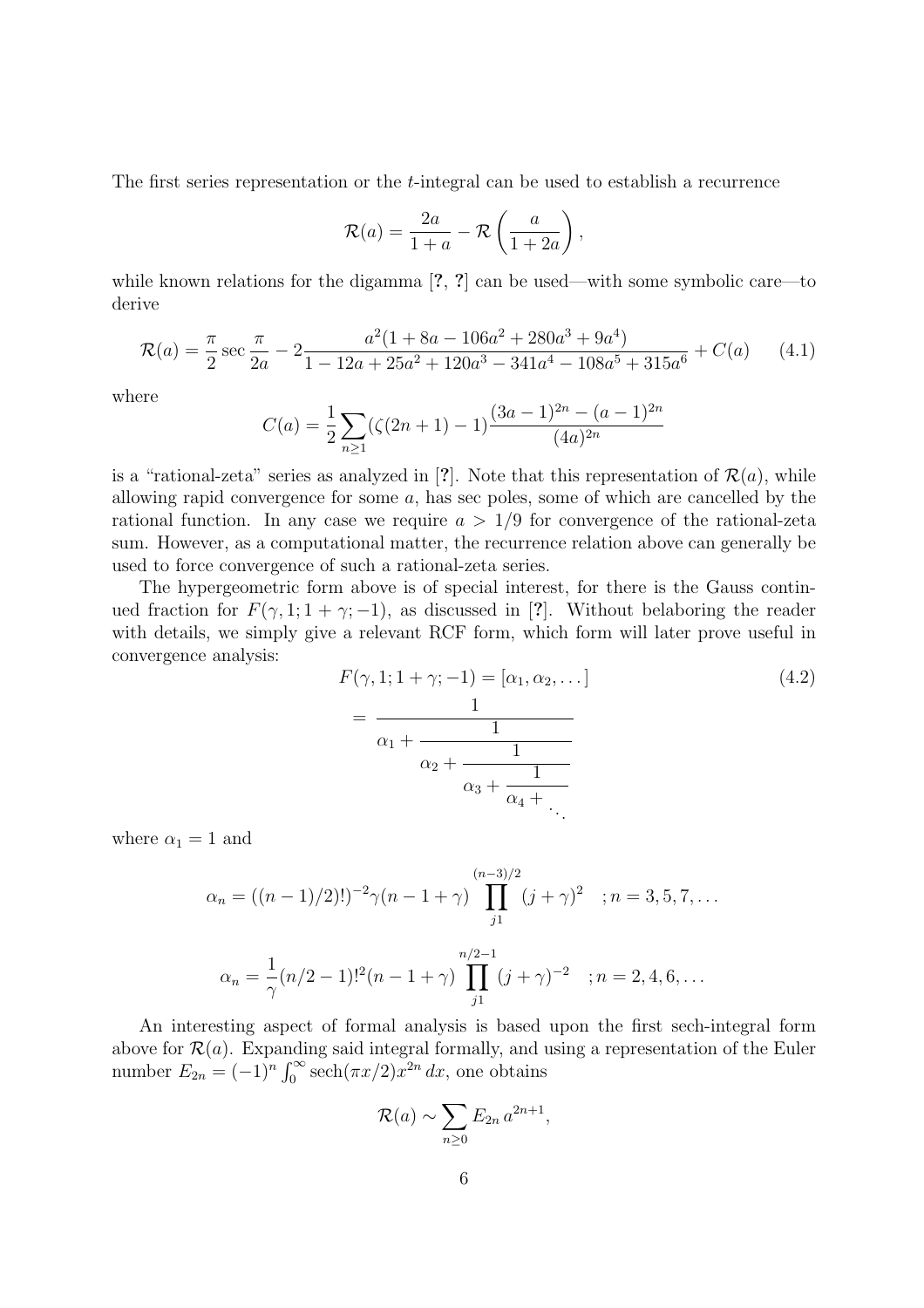where we are indicating an asymptotic series of *zero* radius of convergence. (It is a classic theorem of Borel [?, ?] that for every real sequence  $(a_n)$  there exists a  $C_{\infty}$  function f on R such that  $f^{(n)}(0)a_n$ . It is possible to give expressions for the asymptotic error:

$$
\left| \mathcal{R}(a) - \sum_{n=1}^{N-1} E_{2n} a^{2n+1} \right| \le |E_{2N}| a^{2N+1},
$$

[?, ?], but also interesting is to employ Padé approximants to the formal asymptotic series. It turns out that the oft-stated success of the Padé approach is exemplified well in our case. Indeed, if one takes the unique  $(3, 3)$  Padé form (meaning numerator and denominator of  $\mathcal{R}(a)/a$  each have degree 3 in the variable  $a^2$  we obtain

$$
\mathcal{R}(a) \approx a \frac{1 + 90 a^2 + 1433 a^4 + 2304 a^6}{1 + 91 a^2 + 1519 a^4 + 3429 a^6}.
$$

Even this simple approximant is remarkably good for small a; e.g., yielding  $\mathcal{R}(1/10) \approx$ 0.09904494 which is correct to the implied precision. For something like  $\mathcal{R}(1/2)$  and the  $(30, 30)$  Padé approximant—so that numerator and denominator have degree 30 in  $a^2$  one obtains 4 good digits. Though the convergence rate is slower for larger  $a$ , the method does give rapid means of, say, graphing the R function to reasonable precision.

Having briefly discussed a formal expansion at  $a = 0$ , can one establish an asymptotic form for large a? The answer is yes—except that through a typical development for asymptotic forms we are rewarded with more, namely a convergent expansion for all asymptotic forms we are rewarded with more, namely a convergent expansion for all  $a > 1$ . Using our second sech integral  $\mathcal{R}(a) = \int_0^\infty e^{-x/a}$ sech $x dx$  we can again use the Euler numbers and known Hurwitz-zeta evaluations of sech-power integrals for odd powers to obtain a convergent series valid at least for real  $a > 1$ :

$$
\mathcal{R}(a) = \frac{\pi}{2} \sec\left(\frac{\pi}{2a}\right) - 2 \sum_{m \in D^{+}} \frac{\eta(m+1)}{a^m}
$$

$$
= 2 \sum_{k \ge 0} \eta(k+1) \left(\frac{-1}{a}\right)^k
$$
(4.3)

where  $D^+$  denotes the positive odd integers and  $\eta(s) := 1/1^s - 1/3^s + 1/5^s - \dots$  (this standard alternating zeta function  $\eta$  not to be confused with Ramanujan's  $\eta$  parameter). Remarkably, we find that the leading terms for large a involve the Catalan constant  $G := \eta(2)$  as

$$
\mathcal{R}(a) = \frac{\pi}{2} - \frac{2G}{a} + \frac{\pi^3}{16a^2} - \dots,
$$

a development certainly difficult to infer by casual inspection of the Ramanujan fraction. (Even the asymptote  $\mathcal{R}(\infty) = \pi/2$  is difficult to so infer, although such is clear from various of the previous representations for  $\mathcal{R}(a)$ .)

Using recurrence relations together with various expansions we have derived yields certain results pertaining to the derivatives of  $\mathcal{R}$ , notably

$$
\mathcal{R}'(1) = 8(1 - G),
$$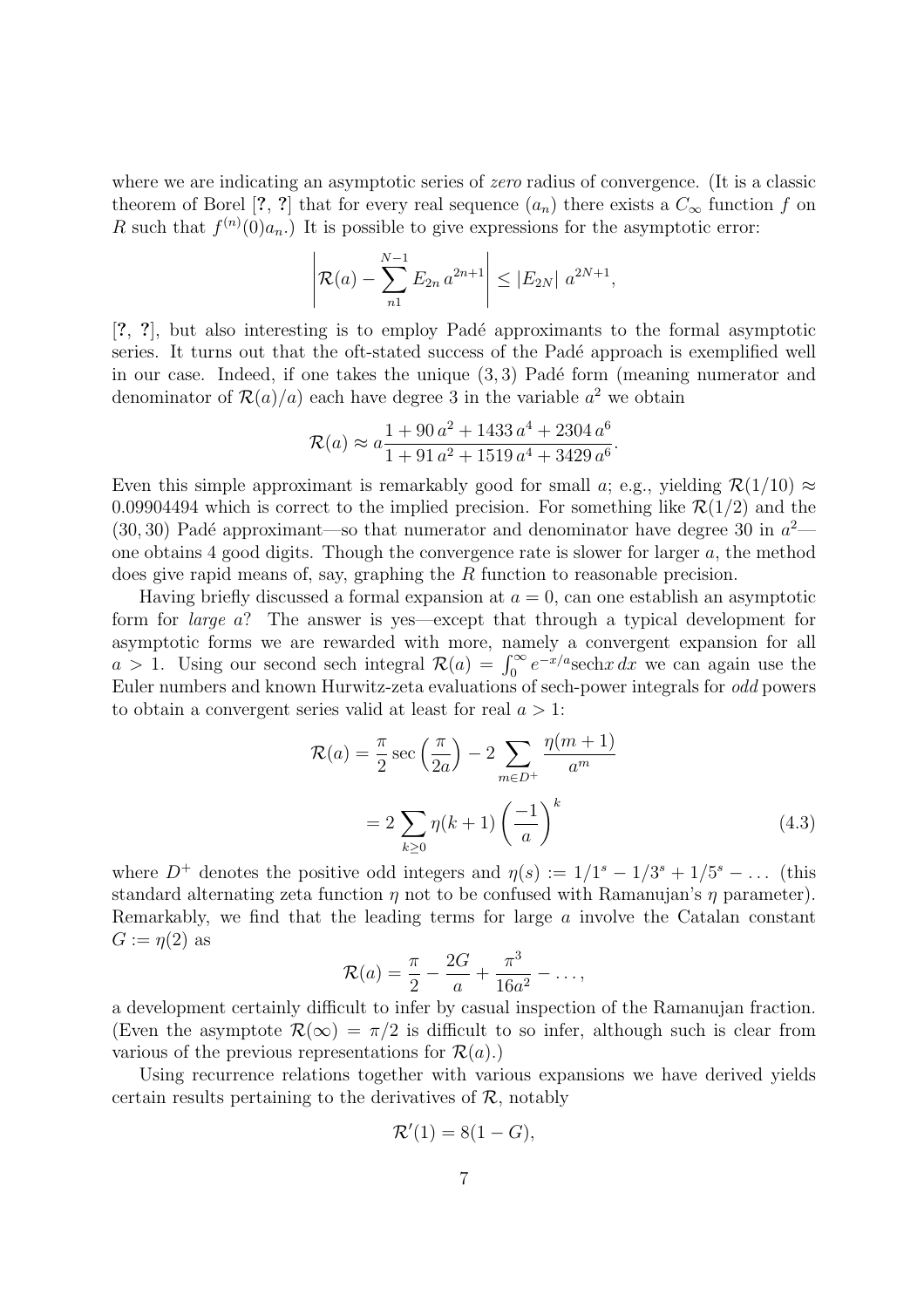$$
\mathcal{R}'(1/2) = \pi^2/24.
$$

To close this section we note that a peculiar property of the digamma  $\psi$  leads to a general, exact evaluation of the imaginary part of  $\mathcal{R}(a)$  when a lies on the circle  $C_{1/2}$  :=  $\{z : |z - 1/2| = 1/2\}$  in the complex plane. Because imaginary parts of certain digamma evaluations can be expressed in closed form [?, ?], we have, for  $a \in C_{1/2}$  and  $y := i(1-1/a)$ (which  $y$  is therefore real)

Im(
$$
\mathcal{R}(a)
$$
) =  $-\frac{1}{y} + \frac{\pi}{2}$  cosech $\left(\frac{\pi y}{2}\right)$ .

Thus we have an elementary form for  $\text{Im}(\mathcal{R})$  on a certain continuum set. Admittedly we have not yet discussed convergence for complex parameters in depth; we do that later in Section 9.

# 5 The R function at rational arguments

From relations in Section 4 we have, for positive integers  $p, q$ , and recalling again that  $\mathcal{R}(a) := \mathcal{R}_1(a,a),$ 

$$
\mathcal{R}\left(\frac{p}{q}\right) = 2p\left(\frac{1}{q+p} - \frac{1}{q+3p} + \frac{1}{q+5p} - \dots\right),\,
$$

which is essentially in the form of a particular  $L$ -function. One way to evaluate  $L$  functions in finite form is to apply Fourier-transform techniques to pick out the correct terms from a general logarithmic series. (We note that an equivalent, elementary form for the digamma at rational arguments is a celebrated result of Gauss.) In our case

$$
\mathcal{R}\left(\frac{p}{q}\right) = \sum_{0 < \text{ odd } k < 4p} e^{-2\pi 1k(q+p)/(4p)} \left( -\log(1 - e^{2\pi i k/(4p)}) - \sum_{n=1}^{q+p-1} e^{2\pi i kn/(4p)}/n) \right).
$$

After various simplifications, especially forcing everything to be real-valued, we arrive at a finite series in fundamental numbers, namely

$$
\mathcal{R}\left(\frac{p}{q}\right) = -2p \sum_{n=1}^{p+q-1} \frac{1}{n} \left(\delta_{n \equiv p+q \mod 4p} - \delta_{n \equiv 3p+q \mod 4p}\right)
$$
(5.1)

$$
-2\sum_{0 \text{
$$

Note that when  $q = 1$ , that is we seek  $\mathcal{R}(p)$  for some integer p, the first, rational sum vanishes. The manifestly finite series (5.1) (of  $O(p+q)$  total terms) leads quickly to exact evaluations such as

$$
\mathcal{R}(1/4) = \frac{\pi}{2} - \frac{4}{3}, \qquad \mathcal{R}(1/3) = 1 - \log 2,
$$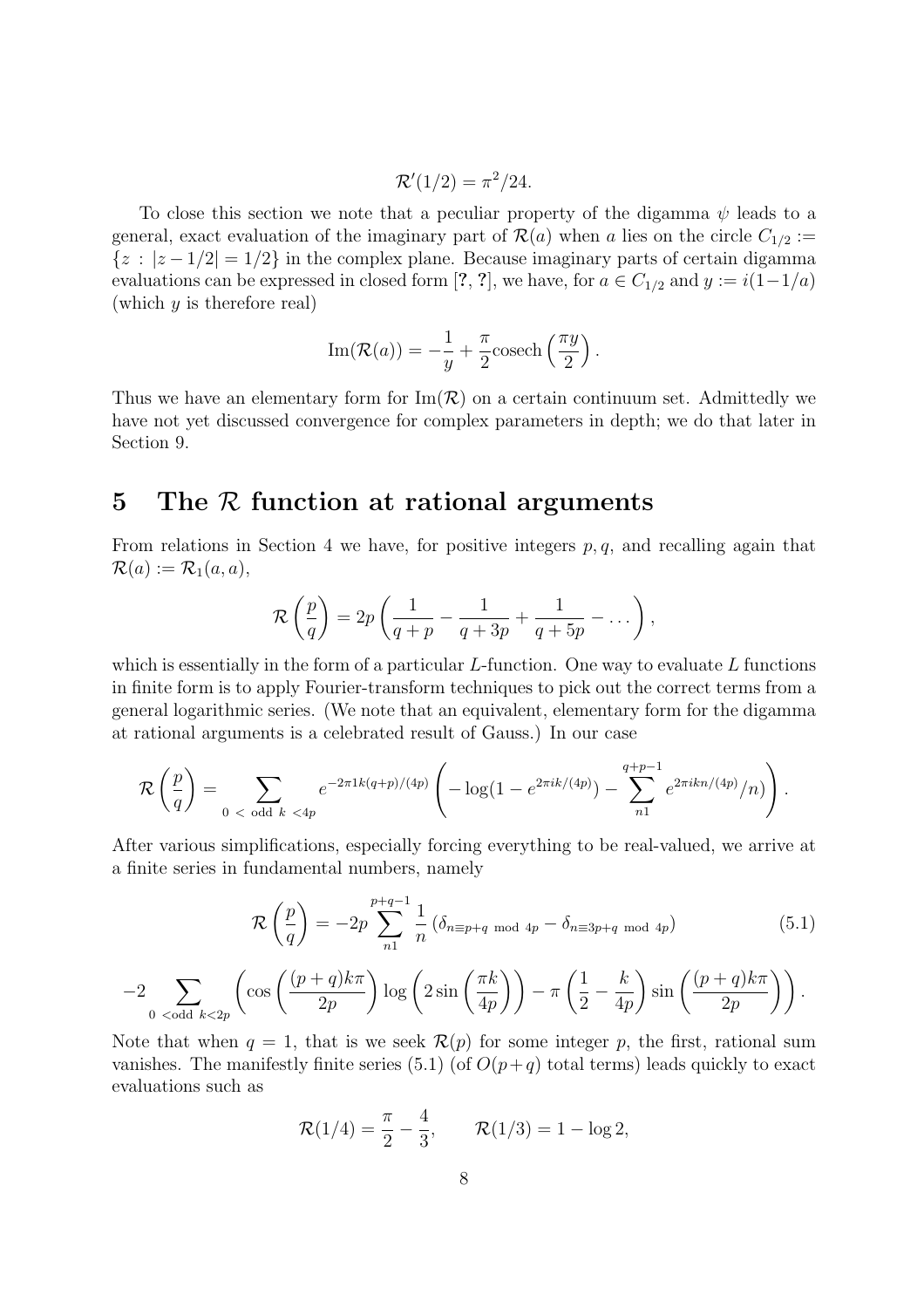$$
\mathcal{R}(1/2) = 2 - \pi/2, \qquad \mathcal{R}(2/3) = 4 - \frac{\pi}{\sqrt{2}} - \sqrt{2}\log(1 + \sqrt{2}),
$$

$$
\mathcal{R}(1) = \log 2, \qquad \mathcal{R}(3/2) = \pi + \sqrt{3}\log(2 - \sqrt{3}),
$$

$$
\mathcal{R}(2) = \sqrt{2}\left\{\frac{\pi}{2} - \log(1 + \sqrt{2})\right\}, \qquad \mathcal{R}(3) = \frac{\pi}{\sqrt{3}} - \log 2,
$$

and, of course, many other attractive forms. It is not hard to establish from the finite series  $(5.1)$  that for positive integer  $Q$  one has

$$
\mathcal{R}(1/q) = \text{rational } + (-1)^{(q-1)/2} \log 2 \quad ; q \text{ odd},
$$
  

$$
\mathcal{R}(1/q) = \text{rational } + (-1)^{q/2} \pi/2 \quad ; q \text{ even}.
$$

These facts can also be derived on knowledge of  $\mathcal{R}(1) = \log 2$ ,  $\mathcal{R}(1/2) = 2 - \pi/2$  and the recurrence  $\overline{a}$  $\mathbf{r}$  $\mathbf{r}$ 

$$
\mathcal{R}\left(\frac{1}{q}\right) = \frac{2}{q-1} - \mathcal{R}\left(\frac{1}{q-2}\right).
$$

On the other hand, one of the more alluring integer-argument evaluations involves the On the other hand, one of the<br>golden mean  $\tau = (1+\sqrt{5})/2$ , as

$$
\mathcal{R}(5) = \frac{\pi}{\sqrt{\tau\sqrt{5}}} + \log 2 - \sqrt{5}\log \tau,
$$

although such evaluations—stemming from (5.1)—can involve quite delicate symbolic manipulations. We have not analyzed the possibility of evaluating  $\mathcal{R}(a)$  for *irrational* a via the expedient of approximating  $\alpha$  first via high-resolution rationals, and then using  $(5.1)$ , although such a development would be of both computational and theoretical interest.

Incidentally, armed with exact knowledge of  $\mathcal{R}(p/q)$  we find some interesting Gaussfraction results, in the form of rational multiples of  $F(\gamma, 1; 1 + \gamma; -1) = [\alpha_1, \alpha_2, \dots]$ , for example on the basis of (4.2) we have

$$
\mathcal{R}(1) = \log 2 = \frac{1}{1 + \frac{1}{2 + \frac{1}{3 + \frac{1}{1 + \dots}}}},
$$

but alas the beginnings of this fraction are misleading; subsequent elements  $a_n$  go according to  $11<sup>1</sup>$ 

$$
\log 2 = [1, 2, 3, 1, 5, \frac{2}{3}, 7, \frac{1}{2}, 9, \frac{2}{5}, \dots],
$$

being as  $\alpha_n = n$ ,  $4/n$  respectively as n is odd, even. Similarly, one can derive

$$
2 - \log 4 = [1^3, r_2, 2^3, r_4, 3^3, r_6, 4^3, \dots],
$$

where the even-indexed fraction elements  $r_{2n}$  are certain rationals. Though these RCFs are not SCFs (integer elements), still the growths of the  $\alpha_n$  provide a clue to the convergence rate, which rate we study in a subsequent section.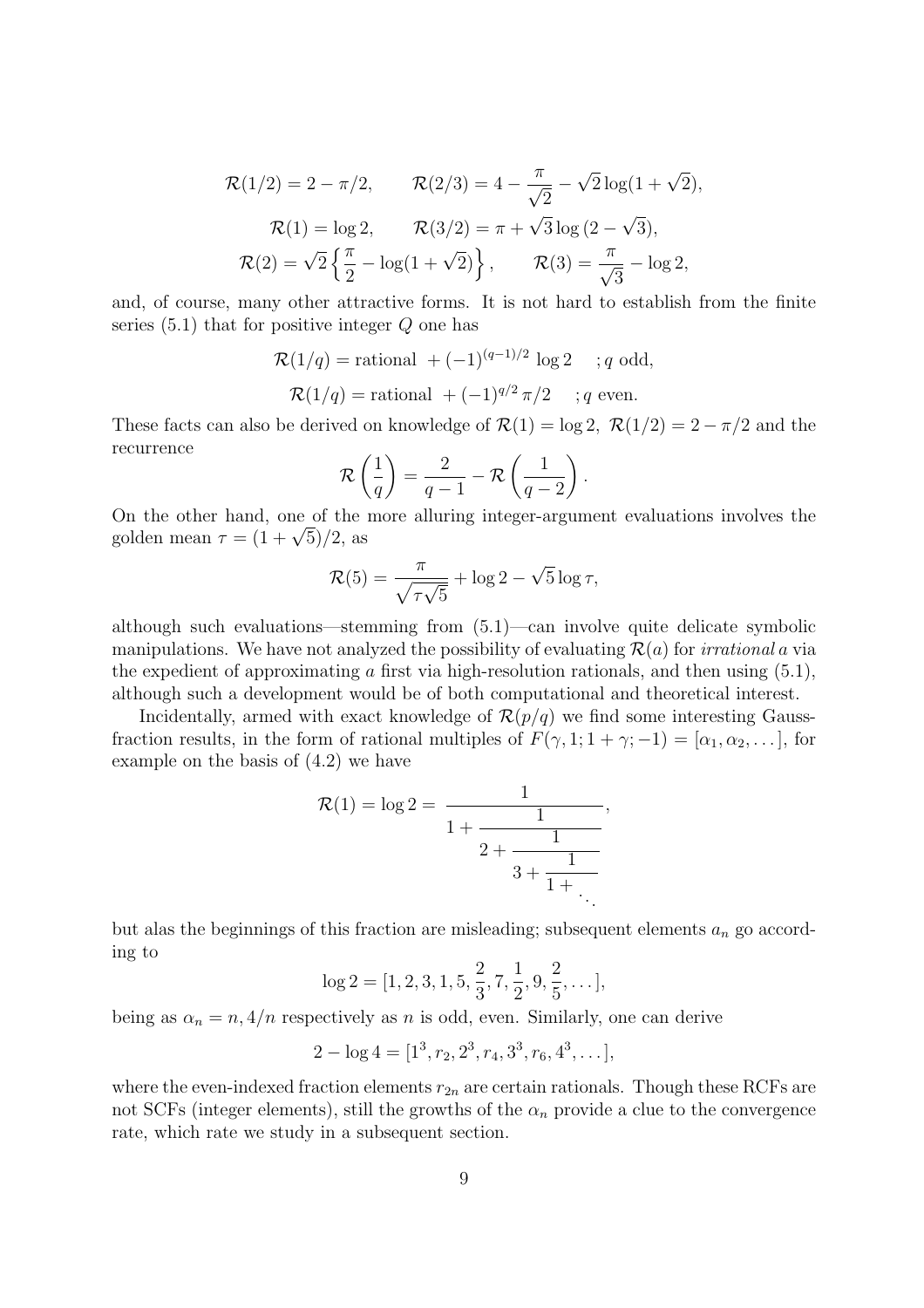# 6 Transformation of  $\mathcal{R}_1(a, b)$

There is one remaining avenue that must be traversed in order to provide a uniformly rapid evaluation scheme for  $\mathcal{R}_1(a, b)$  with a, b positive real. We have mentioned that the sech-elliptic series (3.1) (also (3.2)) will converge slowly when  $b \approx a$ , yet in Sections 4,5 we successfully addressed the case  $b = a$ . So, we now proceed to establish a series representation for the case that  $b < a$  but b is very near to a. We employ the wonderful fact that sech is its own Fourier transform, in that

$$
\int_{-\infty}^{\infty} e^{i\gamma x} \mathrm{sech}(\lambda x) \, dx = \frac{\pi}{\lambda} \mathrm{sech} \frac{\pi \gamma}{2\lambda}.
$$

Using this relation, one can perform a Poisson transform of the sech-elliptic series (3.1). The success of the transform depends on knowing

$$
I(\lambda, \gamma) = \int_{-\infty}^{\infty} \frac{\text{sech}\lambda x}{1 + x^2} e^{i\gamma x} dx.
$$

One may write down a differential equation with source:

$$
-\frac{\partial^2 I}{\partial \gamma^2} + I = \frac{\pi}{\lambda} \text{sech} \frac{\pi \gamma}{2\lambda}
$$

and solve this—after some delicate machinations—to yield

$$
I(\lambda,\gamma)=\frac{\pi}{\cos\lambda}e^{-\gamma}+\frac{2\pi}{\lambda}\sum_{d\in D^+}\frac{(-1)^{(d-1)/2}e^{-\pi d\gamma/(2\lambda)}}{1-\pi^2d^2/(4\lambda^2)}.
$$

where  $D^+$  denotes the positive odd integers. In the event that  $\lambda = \pi D/2$  for some odd D, the 1/ cos pole conveniently cancels a corresponding pole in the summation, and the result can be inferred either by avoiding  $d = D$  in the sum and inserting a precise residual term

$$
\Delta I = \pi (-1)^{(D-1)/2} e^{-\gamma} (\gamma + 1/2) / \lambda,
$$

or more simply by taking a numerical limit as  $\lambda \to \pi D/2$ . When  $\gamma \to 0$  we can recover from the sum, via analytic relations for  $\psi(z)$ , the  $\psi$ -function form of the integral of  $(\text{sech}\lambda x)/(1+x^2)$ . Via Poisson transformation of (3.1) we thus obtain, for  $0 < b < a$ ,

$$
(6.1)
$$

$$
\mathcal{R}_1(a,b) = \mathcal{R}\left(\frac{\pi a}{2K'}\right) + \frac{\pi}{\cos\frac{K'}{a}}\frac{1}{e^{2K/a} - 1} + 8\pi aK'\sum_{d \in D^+}\frac{(-1)^{(d-1)/2}}{4K'^2 - \pi^2 d^2 a^2}\frac{1}{e^{\pi dK/K'} - 1},
$$

where  $k := b/a$ ,  $K := K(k)$ ,  $K' := K(k')$ , and  $D^+$  again denotes the positive odd integers. A similar Poisson transform obtains from  $(3.2)$  in the case  $b > a$ . Such transformations appear recondite, but we have achieved what we desired: Convergence is rapid for  $b \approx a$ .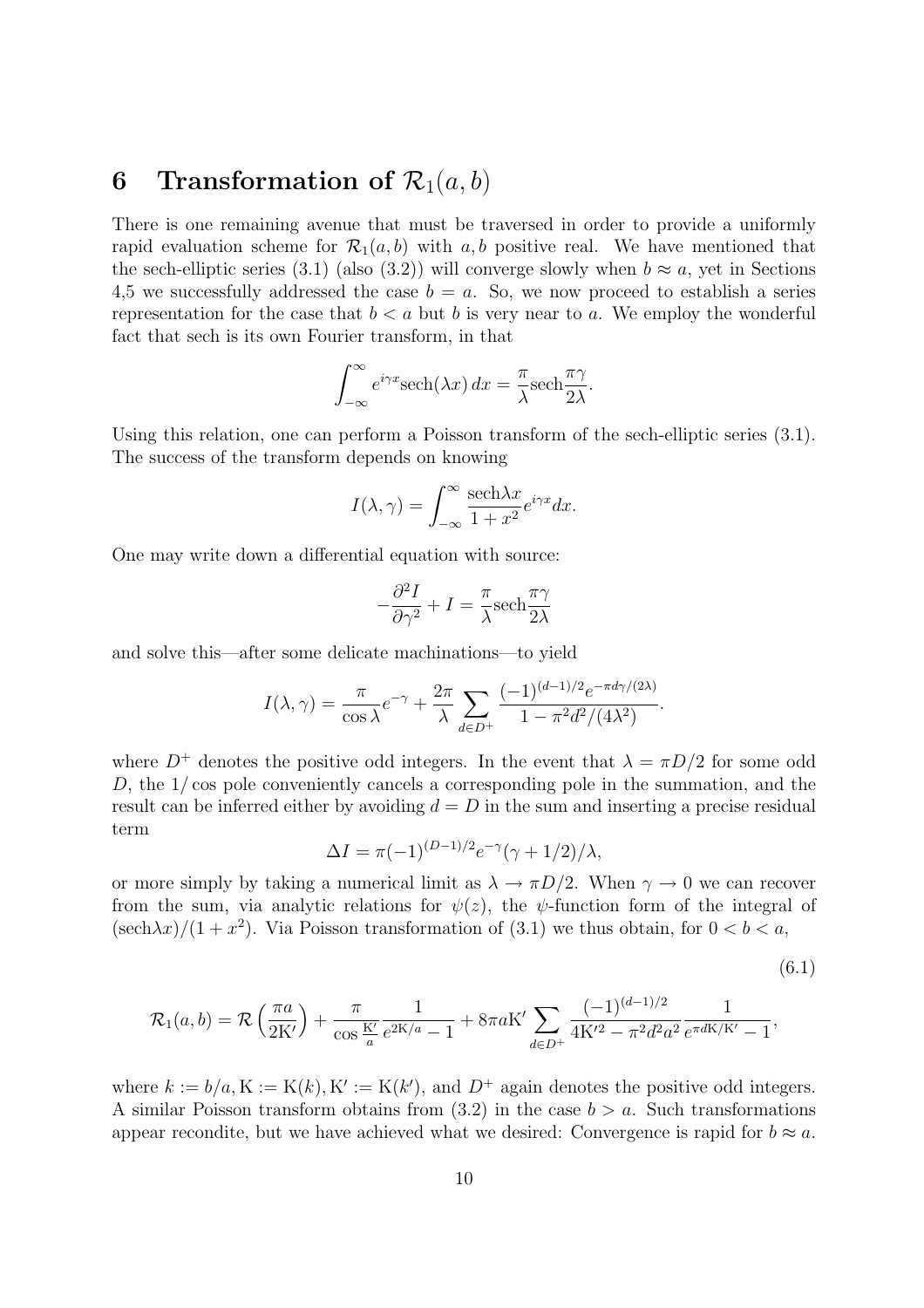#### 7 Convergence results for real parameters

For an RCF of the form  $x = [a_0, a_1, \dots]$  (so that each  $a_i$  is nonnegative real but not necessarily integer) one has the usual recurrence relations for convergents

$$
p_n = a_n p_{n-1} + p_{n-2},
$$

$$
q_n = a_n q_{n-1} + q_{n-2},
$$

with  $(p_0, p_{-1}, q_0, q_{-1}) := (a_0, 1, 1, 0)$ . We also have the approximation rule

$$
\left| x - \frac{p_n}{q_n} \right| < \frac{1}{q_n q_{n+1}},
$$

so that convergence rates can be bounded by virtue of the growth of the  $q_n$ . One may iterate the recurrence in various ways, obtaining for example

$$
q_n = (1 + a_n a_{n-1} + a_n/a_{n-2})q_{n-2} - (a_n/a_{n-2})q_{n-4}
$$

which relation involving all even or all odd indices on the q. An immediate application is

**Theorem 7.1:** For the RCF form of the Gauss fraction,  $F(\gamma, 1; 1 + \gamma; -1) = [\alpha_1, \alpha_2, \dots]$ , and for  $\gamma > 1/2$  we have  $\overline{a}$  $\overline{a}$ 

$$
\left|F - \frac{p_n}{q_n}\right| < \frac{c}{8^{n/2}},
$$

where c is an absolute constant.

**Remark:** One can likely obtain sharper bounds, or better  $\gamma$ -dependent bounds. We intend here just to show geometric convergence; i.e. that the number of good digits grows at least linearly in the number of iterates. Also note that for the  $\mathcal{R}(a)$  evaluation of interest,  $\gamma = 1/2 + 1/(2a)$  so that the condition on  $\gamma$  is natural.

**Proof:** From the element assignments following  $(4.2)$  we have

$$
\alpha_n \alpha_{n-1} = \frac{4}{(n-1)^2} (n-1+\gamma)(n-2+\gamma) \text{ ; } n \text{ odd } > 1,
$$
  

$$
\alpha_n \alpha_{n-1} = \frac{1}{(n/2-1+\gamma)^2} (n-1+\gamma)(n-2+\gamma) \text{ ; } n \text{ even }.
$$

We also have  $q_11, q_2 = 1 + 1/\gamma > 2$  so that for sufficiently large *n* we have

$$
\alpha_n \alpha_{n-1} + 1 > 4, 2
$$

respectively as n is odd, even. From  $q_n > (\alpha_n \alpha_{n-1} + 1)q_{n-2}$  the desired bound follows.

It is appropriate here to mention a clever computational acceleration for Gauss fractions, as described in [?, ?, ?]. Consider the previously displayed Gauss fraction  $\log 2 =$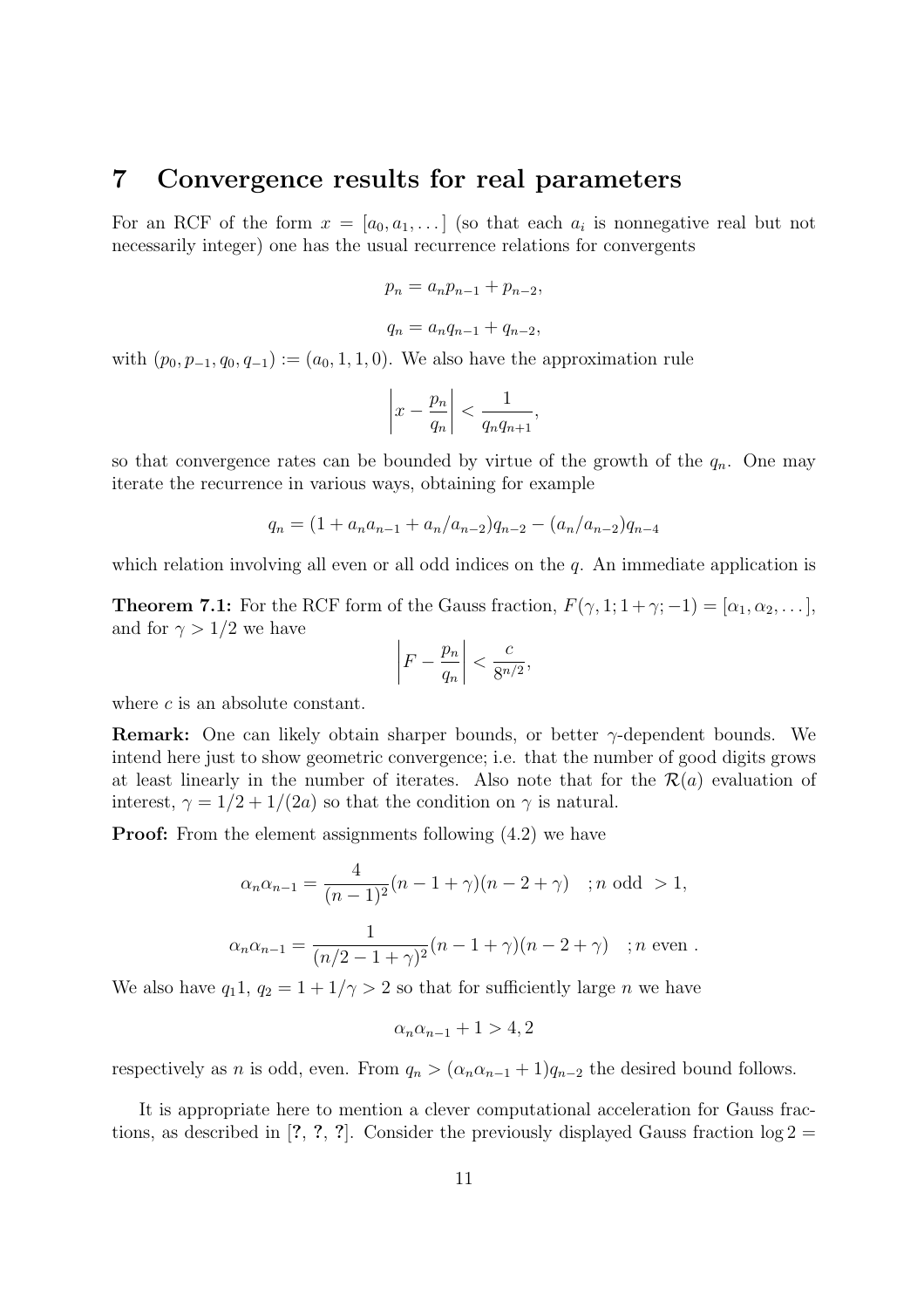$[1, 2, 3, 1, 5, 2/3, \ldots]$ . Generally a "tail"  $t_N$  of this construct, meaning a subfraction starting from the N-th element, runs like so:

$$
t_N := \frac{1}{\frac{4}{N} + \frac{1}{N+1 + \frac{1}{\frac{4}{N+2} + \frac{1}{N+3 + \dots}}}}.
$$

But—and here is the clever idea from the literature—this tail  $t_N$  should be near to the periodic fraction  $[4/N, N, 4/N, N, \ldots] = N(\sqrt{2}-1)/2$ . This suggest that if are evaluating the Gauss fraction and we stop at element  $4/N$ , this one element should be replaced by the Gauss fraction and we stop at element  $4/N$ , this one element should be replaced by  $2(1+\sqrt{2})/N$ . Indeed, in our own numerical experiments, this expedient always adds a few digits of precision. What is more, as suggested in [?], there are higher-order manifestations of this idea; e.g., the use of longer periods for the tail subfraction. As the reference shows via experimentation, the acceleration can become significant.

Now to the convergence of the RCF arising from Ramanujan's original construct, namely

$$
\frac{a}{\mathcal{R}_1(a,b)} = [A_0; A_1, A_2, A_3, \dots],
$$

with the  $A_i$  defined subsequent to (2.1). It turns out that the  $q_n$  convergents consist of linear combinations of terms  $a^i b^j$  where i, j are even integers, and certain terms with explicit coefficients can be isolated, leading to

$$
q_n \ge 1 + \frac{b^{n-2}}{a^n} \prod_{m \text{ even}}^n (1 - 1/m)^2 > 1 + \frac{1}{2n} \frac{b^{n-2}}{a^n} \quad ; n \text{ even},
$$
  

$$
q_n \ge 1/b^2 + \frac{a^{n-1}}{b^{n+1}} \prod_{m \text{ even}}^{n-1} (m/(m+1))^2 > 1/b^2 + \frac{1}{n} \frac{a^{n-1}}{b^{n+1}} \quad ; n \text{ odd}.
$$

Such observations lead to a convergence theorem for the original Ramanujan construct, as

**Theorem 7.2:** For the Ramanujan RCF,  $a/R_1(a, b) = [A_0; A_1, A_2, A_3, \dots]$ , we have for positive reals  $b > a$  $\overline{a}$ ¯

$$
\left|\frac{a}{\mathcal{R}_1(a,b)} - \frac{p_n}{q_n}\right| < \frac{2nb^4}{(b/a)^n},
$$

while for positive reals  $a > b$  we have

$$
\left|\frac{a}{\mathcal{R}_1(a,b)} - \frac{p_n}{q_n}\right| < \frac{nb/a}{(a/b)^n}.
$$

Remark: Again it should be possible to prove sharper bounds, our motive here being merely to establish essential geometric convergence of the literal fraction when  $a, b$  are not near each other.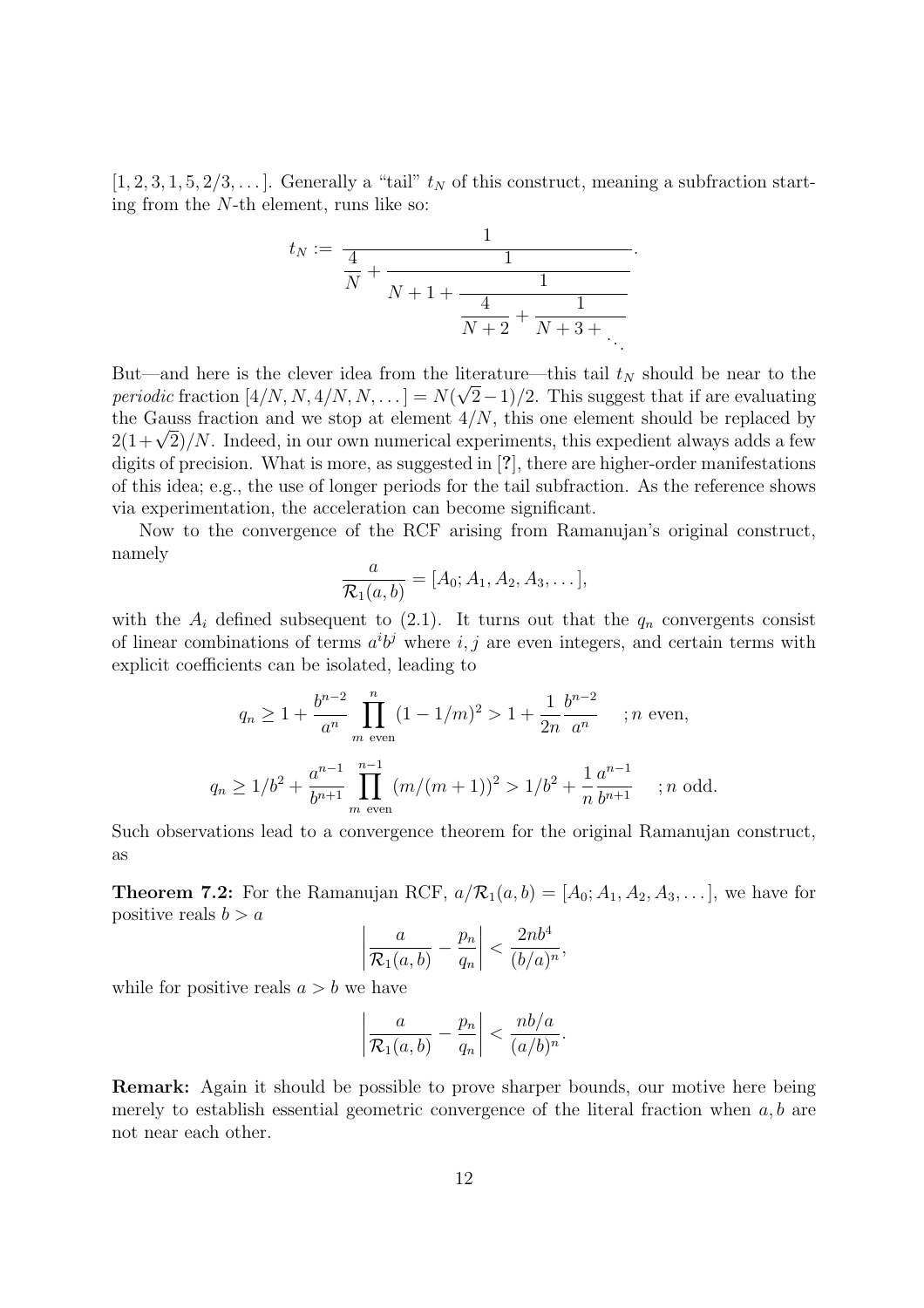**Proof:** The given approximation bounds follow directly upon inspection of the products  $q_nq_{n+1}$ .

As we previously have intimated, convergence for  $a = b$  is slow. What we can prove is

**Theorem 7.3:** For real  $a > 0$  the Ramanujan RCF,  $a/R(a)$ , has

$$
\left|\frac{a}{\mathcal{R}(a)} - \frac{p_n}{q_n}\right| < \frac{c(a)}{n^{h(a)}},
$$

where  $c(a)$ ,  $h(a)$  are *n*-independent, positive constants. The exponent  $h(a)$  can be taken to be  $c_0 \min(1, 4\pi^2/a^2)$  where the constant  $c_0$  is absolute.

Remark: Note the convergence bound is computationally poor; still, as we have noted, convergence does occur. The relevant exponent  $h(a)$  could be sharpened—or made more explicit—with more work; we only exhibit the theorem for theoretical completeness. Indeed, for  $a = b$  or even  $a \approx b$  we have many other, rapidly convergent options.

**Proof:** With a view to induction, assume that for some constants  $(n$ -independent)  $d(a), g(a)$  and for  $n \in [1, N-1]$  we have  $q_n < dn<sup>g</sup>$ . Note that the element asymptotics following (2.1) mean that  $A_n > f(a)/n$  for an *n*-independent f. Then we have a bound for the next  $q_N$ :

$$
q_N > \frac{f}{N}d(N-1)^g + d(N-2)^g.
$$

Using the fact that for  $g < 1$ ,  $0 < x \leq 1/2$  we have  $(1-x)^g > 1 - gx - gx^2$ , the constants d, g can evidently be arranged such that  $q_N > dN<sup>g</sup>$  and the induction goes through.  $\Box$ 

To clarify the import of the above theorems: The Gauss fraction for  $\mathcal{R}(a)$  exhibits (at least) geometric/linear convergence, as does the original Ramanujan form  $\mathcal{R}(a, b)$  when  $a/b$  or  $b/a$  is significantly greater than unity. When  $a = b$  we do have convergence, although as suggested by Theorem 7.3 the convergence is far below geometric/linear.

# 8 A uniformly convergent algorithm

We are now in a position to establish a complete algorithm for evaluating the original Ramanujan AGM fraction  $\mathcal{R}_{\eta}(a, b)$  for positive real parameters. The convergence is uniform, in that for any positive real triple  $\eta$ ,  $a, b$  we expect rapid convergence in the sense of D good digits in  $\langle cD \rangle$  computational iterations, where c is an absolute constant independent of the magnitudes of  $\eta$ ,  $a, b$ . (By iterations here we mean either continued-fraction recurrence steps, or series-summand additions.)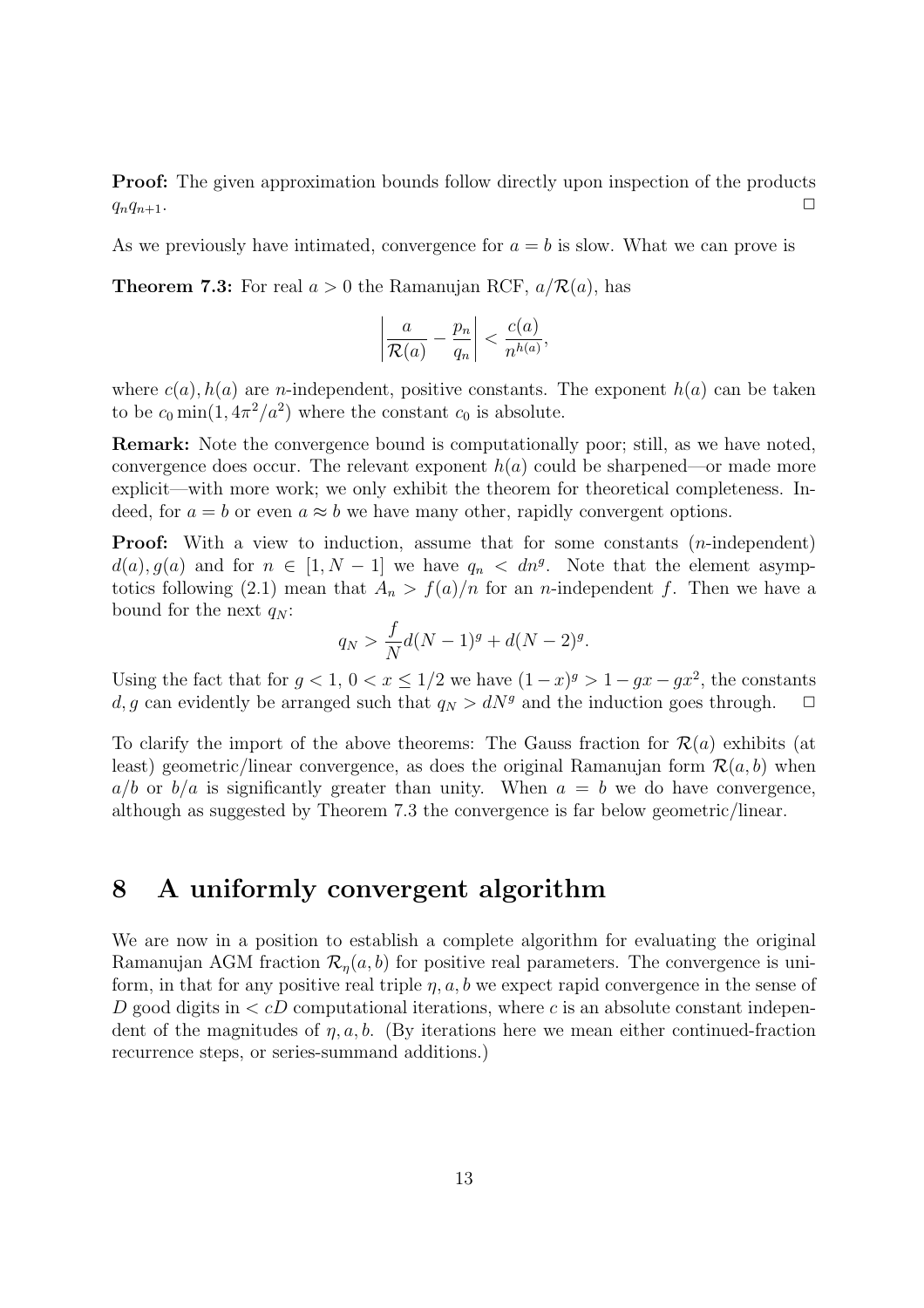**Algorithm 8.1:** Algorithm for evaluation of  $\mathcal{R}_n(a, b)$  with real  $\eta, a, b > 0$ :

0) Observe that  $\mathcal{R}_{\eta}(a, b) = \mathcal{R}_{1}(a/\eta, b/\eta)$  so that with impunity we may assume  $\eta = 1$  and subsequently evaluate only  $\mathcal{R}_1$ ;

1) If  $(a/b > 2 \text{ or } b/a > 2)$  return the original fraction (1.1), or equivalently (2.1);

```
2) If (a = b) {
   if (a = p/q \text{ rational}) return finite form (5.1);
      else return the Gauss RCF (4.2) or rational-zeta form (4.1) or (4.3)
      or some other scheme such as rapid \psi computations, etc.;
   }
3) if (b < a) {
   if (b is not too close to a), return sech-elliptic result (3.1);
      else return Poisson-transform result (6.1);
   }
```
4) (Here, we must have  $b > a$ ) Return, as in (1.2),  $2\mathcal{R}_1$  $\overline{a}$  $(a + b)/2,$  $\sqrt{ab}$  –  $\mathcal{R}_1(b,a)$ .  $\Box$ 

It is an implicit tribute to the ingenuity of Ramanujan that the final algorithm step allows the entire procedure to go through for any positive real parameters. One could avoid step (4) by invoking a Poisson transformation of (3.2), but the Ramanujan AGM identity simplifies the procedure.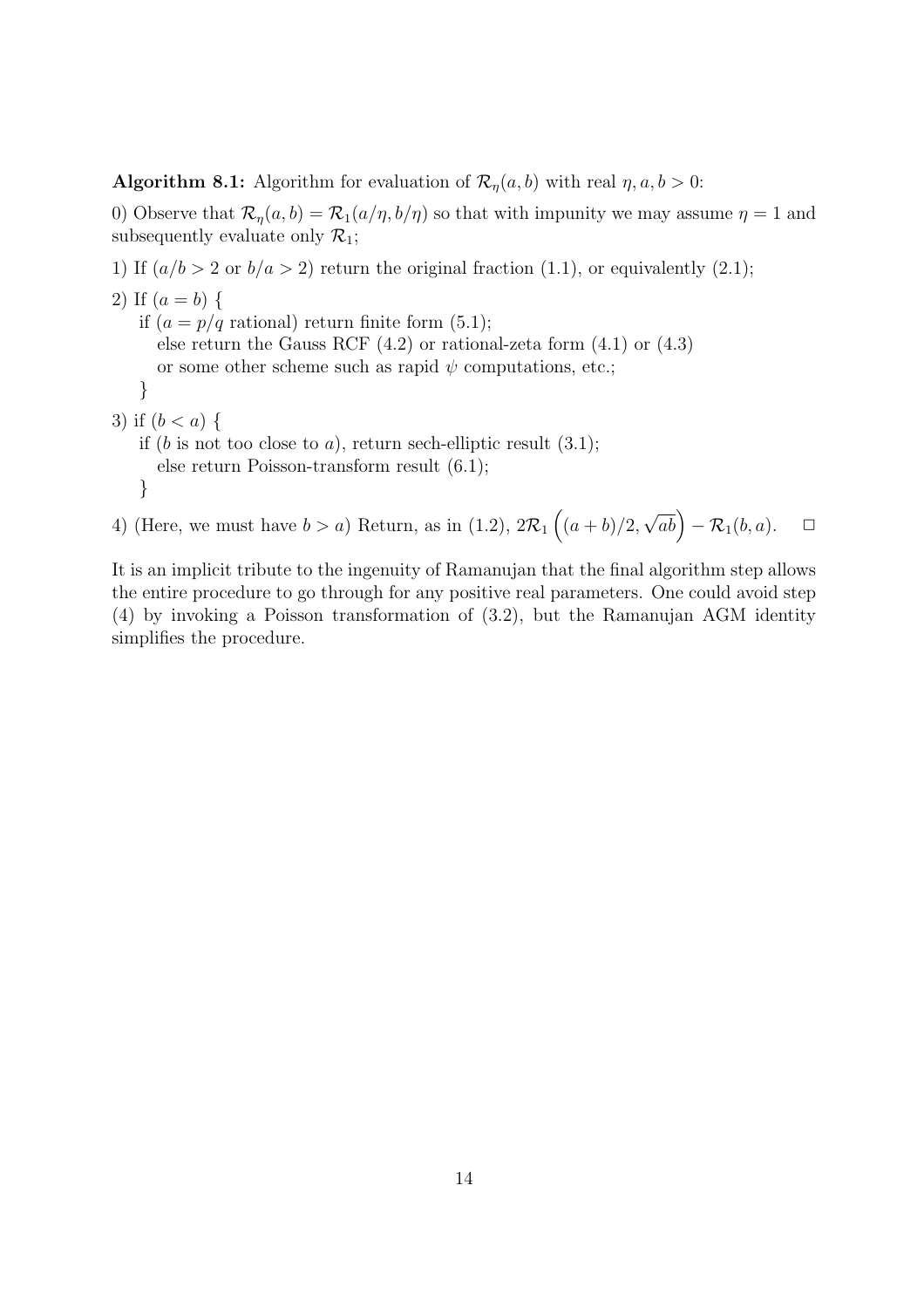# 9 Collected results for complex parameters

The issue of *complex* parameters  $a, b, \eta$  is profound, as we have discovered via theoretical forays and extensive numerical experimentation. As just one example of the attendant difficulty, we found during this research that certain literature claims are false in regard to convergence of the Ramanujan AGM fraction, so the domain of validity for the AGM relation (1.2) becomes an issue.

To make some sense of this stultifying scenario, let us set  $\eta = 1$  and consider various domains of complex parameter pairs  $(a, b) \in \mathcal{C} \times \mathcal{C}$ . In the modern theory of complex continued fractions [?, ?, ?], we think of convergents  $p_n/q_n$  (see Section 7) as belonging to the extended complexes  $\mathcal{C} := \mathcal{C} \cup \infty$ , so that a fraction *converges* if  $p_n/q_n$  approaches a limit—including possibly  $\infty$ —in  $\mathcal{C}$  [?, p. 4]. One may then ask, what does "diverge" then mean for a continued fraction? A continued fraction diverges if for example  $p_n/q_n$  is bounded and yet without a definite limit.

Typically, in our own examples to follow for the Ramanujan fraction, divergence is manifest by the so-called even convergents  $p_{2n}/q_{2n}$  approaching one limit (of a certain fraction called the "even part" of  $\mathcal{R}_1$ ), but with the odd convergents  $p_{2n+1}/q_{2n+1}$  approaching a distinct, alternative limit (of an "odd part"). At any rate, to establish convergence of  $\mathcal{R}_1$  it will suffice to study the denominator RCF  $[A_0, A_1, \ldots]$  in (2.1), or some appropriate transformation of same under which transformation the limit properties of convergents are invariant.

The convergence problem for the Ramanujan AGM fraction thus comes down to determining the precise convergence domain

$$
\mathcal{D}_0 := \{ (a, b) \in \mathcal{C} \times \mathcal{C} : \mathcal{R}_1(a, b) \text{ converges} \},
$$

and beyond such determination is the problem of when the AGM relation (1.2) holds (with all three relevant fractions converging). There is a literature supposition [?] that

$$
\mathcal{D}_1 := \{(a, b) \in \mathcal{C} \times \mathcal{C} : \text{Re}(a), \text{Re}(b) > 0\} \subseteq \mathcal{D}_0,
$$

namely that the assumption of positive real parts for  $a, b$  implies convergence. Such a claim is then used to imply the truth of the AGM relation (1.2) via continuation, on the same domain  $\mathcal{D}_1$ . Our research into the problem of complex parameters began when we discovered that the supposition about  $\mathcal{D}_1$  is *false*: There are parameter pairs  $(a, b) \in \mathcal{D}_1$ for which the fraction  $\mathcal{R}_1(a, b)$  does not converge.

Incidentally this discovered restriction on the convergence domain is "algorithmically unfortunate," if you will, because one might look longingly at the *formal* relation possibility (note the " $\stackrel{?}{=}$ " signaling suspicion):

$$
\frac{\mathcal{R}_1(\sqrt{ab}+i\frac{a-b}{2},\sqrt{ab}-i\frac{a-b}{2})+\mathcal{R}_1(\sqrt{ab}-i\frac{a-b}{2},\sqrt{ab}+i\frac{a-b}{2})}{2}\stackrel{?}{=}\mathcal{R}_1\left(\sqrt{ab},\frac{a+b}{2}\right),
$$

by which one hopes perhaps to forge a "left-handed" AGM relation, possibly giving rise to new iterative algorithms. Alas, this reversed AGM relation is generally false; it appears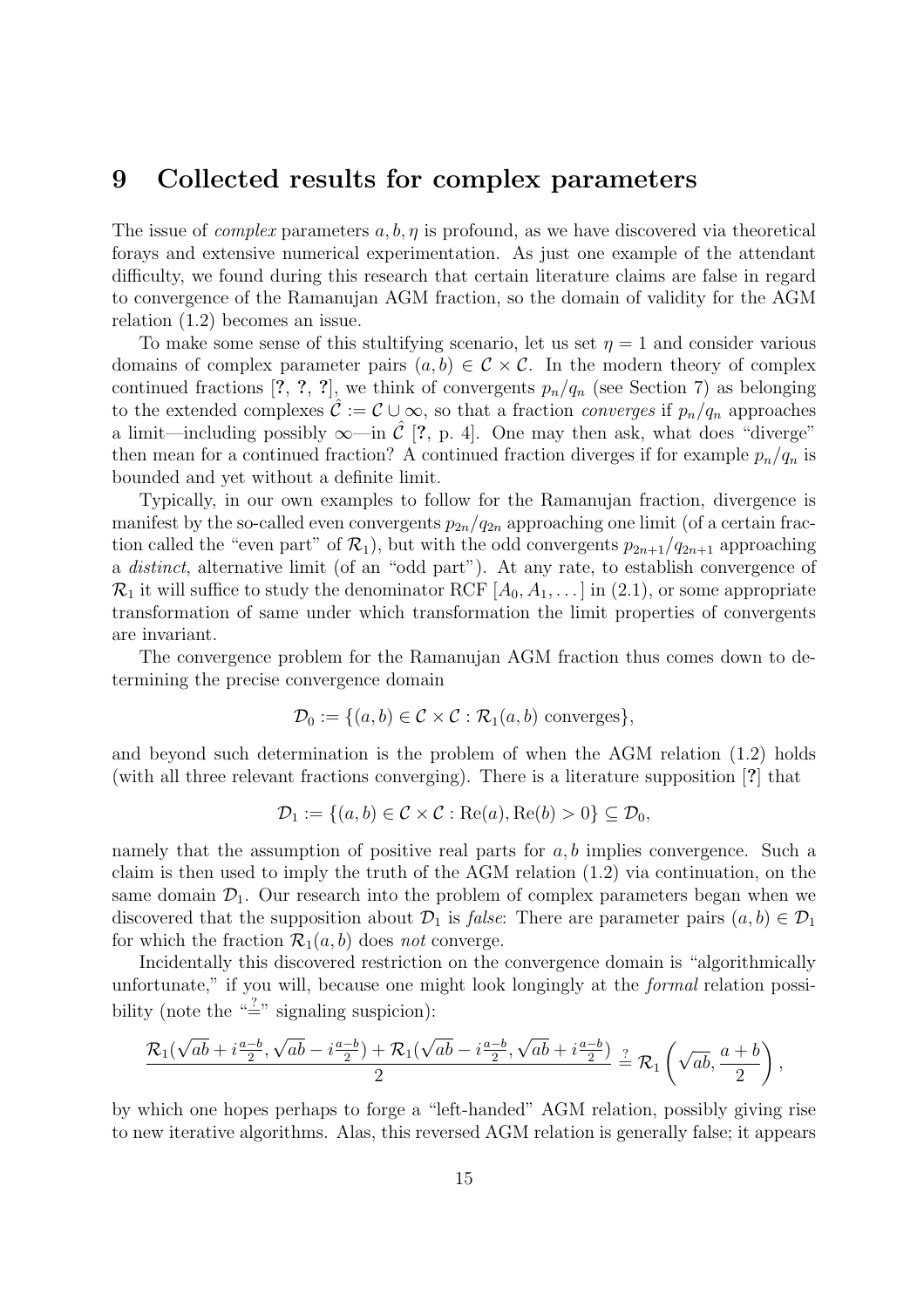to hold only for trivial pairs (such as  $a = b$ ), and this is because of the peculiar nature of the true convergence domain  $\mathcal{D}_0$ .

We shall also make use of lower-dimensional complex domains:

$$
\mathcal{C}' := \{ z \in \mathcal{C} : |z| = 1, z^2 \neq 1 \},
$$
  
\n
$$
\mathcal{I} := \{ z \in \mathcal{C} : z = it, \text{ with } t \text{ nonzero real} \},
$$
  
\n
$$
\mathcal{J} := \{ z \in \mathcal{C} : |\arg(z)| < \pi \},
$$
  
\n
$$
\mathcal{H} := \{ z \in \mathcal{C} : |\sqrt{z}/(1+z)| < 1/2 \},
$$
  
\n
$$
\mathcal{K} := \{ z \in \mathcal{C} : |z/(1+z^2)| < 1/2 \}.
$$

Here, C' is a "depleted-unit-circle"—i. e. the unit circle with  $z = \pm 1$  removed, T is the imaginary axis but with  $0 + 0i$  removed (and so  $\mathcal I$  could be called the set of "pure") imaginaries"),  $\mathcal{J}$  is the whole complex plane except for the negative-definite real cut, and  $H$  is a geometrically interesting region about which we later shall have much to say. Note that there exist simple inter-domain connections, such as:  $\mathcal{J} = \mathcal{C} \backslash \mathcal{I}^2$ , and  $\mathcal{K} = \mathcal{H}^2$ .

In what follows we shall exhibit a chain of theorems, we then place proofs of the self same results after some additional theoretical development. Our first result pertains to the function  $\mathcal{R}(a)$  on which we concentrated earlier in the paper.

**Theorem 9.1:**  $\mathcal{R}(a) := \mathcal{R}_1(a, a)$  converges if and only if  $a \notin \mathcal{I}$ . That is, the fraction diverges if and only if a is pure imaginary. Moreover, for  $a \in \mathcal{C} \setminus \mathcal{I}$  the fraction converges to a holomorphic function of a on whichever open half-plane a belongs to.

Theorem 9.1 means that the various representations of Section 4 are valid on the right open half-plane (Re(a) > 0). For the left open half-plane we have  $\mathcal{R}(a) = -\mathcal{R}(-a)$  for the (also converging) fractions, and suitable modification of the Section 4 representations is feasible. Note, though, that one cannot generally continue a representation through the "forbidden barrier" of the imaginary axis, where the fraction does not converge (consider the digamma continuation of  $R$  which is holomorphic with poles at the reciprocals of odd negative integers).

**Theorem 9.2:**  $\mathcal{R}_1(a, b)$  converges for any real-parameter pair; that is to say whenever  $Im(a) = Im(b) = 0.$ 

**Theorem 9.3:** There exist parameter pairs  $(a, b)$  such that the fraction  $\mathcal{R}_1(a, b)$  is divergent. In particular, the even/odd parts of  $\mathcal{R}_1(1,i)$  converge but to distinct limits. Moreover,  $\mathcal{D}_1 \not\subset \mathcal{D}_0$ ; that is, there exist  $(a, b)$  with  $\text{Re}(a)$ ,  $\text{Re}(b) > 0$  but  $\mathcal{R}_1(a, b)$  diverges.

**Theorem 9.4:** If  $a/b \in \mathcal{K}$  then  $\mathcal{R}_1(a, b)$  and  $\mathcal{R}_1(b, a)$  converge.

**Theorem 9.5:**  $\mathcal{H} \subset \mathcal{K}$  (the containment being proper).

The claims so far can be used finally to give a region of validity for the AGM relation, in the form of: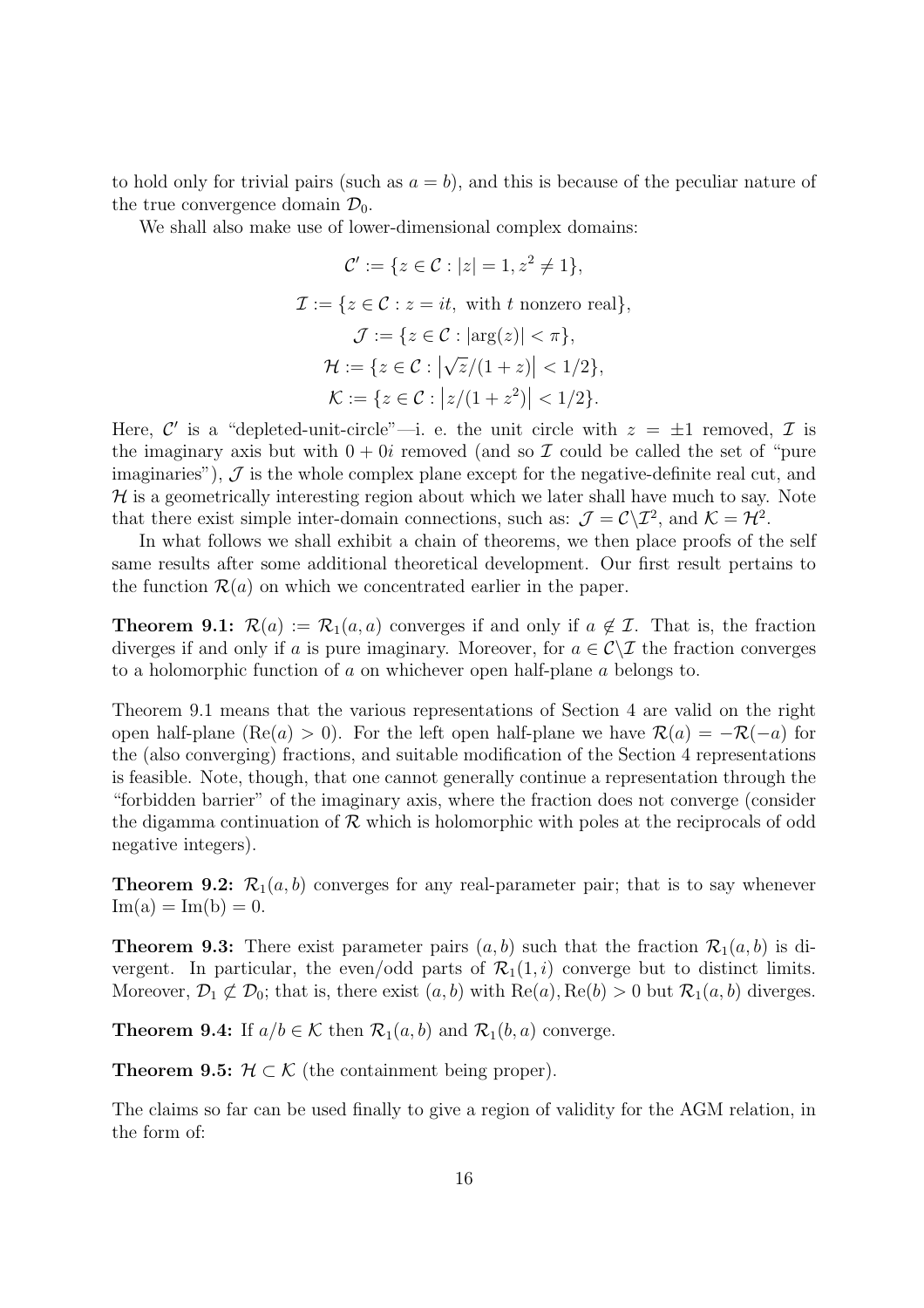**Theorem 9.6:** If  $a/b \in \mathcal{H}$  then  $\mathcal{R}_1(a, b)$  and  $\mathcal{R}_1(b, a)$  both converge, and the arithmetic **Theorem 9.6:** If  $a/b \in \mathcal{H}$  then  $\mathcal{K}_1(a, b)$  and  $\mathcal{K}_1(b, a)$  both converge,<br>mean  $(a + b)/2$  dominates the geometric mean  $\sqrt{ab}$  in absolute value.

A primary observation we shall require involves the growth of the fraction elements themselves. Modern continued fraction theory for a fraction of the form

$$
\frac{a_1}{1 + \frac{a_2}{1 + \frac{a_3}{1 + \frac{a_4}{1 + \dots}}}}
$$
\n(9.7)

often makes use of the classical Stern–Stoltz summation

$$
\sum_{n=1}^{\infty} \prod_{k=1}^{n} |a_k|^{(-1)^{n-k+1}}.
$$
\n(9.8)

In many theorems, (absolute) divergence of a given fraction relies on the boundedness of this sum, or conversely. It turns out that the summation is equivalent to the summation for the RCF elements in our proof of Theorem 2.1, except with summands  $|A_i|$ , and again from the asymptotic relations for the elements  $A_i$ , we easily obtain unboundedness of the Stern–Stoltz construct  $(9.8)$ , for any complex parameters  $a, b$ .

A second key observation is that the even and odd parts of  $\mathcal{R}_1(a, b)$  can be derived explicitly and elegantly, as follows.

Define, for  $n \in \mathcal{Z}$ , and parameters a, b fixed,

$$
c(n) := -\frac{a^2b^2(2n)^2(2n+1)^2}{(1+(2n)^2a^2+(2n-1)^2b^2)\left(1+(2n+2)^2a^2+(2n+1)^2b^2\right)},
$$
(9.9)

with the understanding that for certain a, b, n there may be poles in  $c(n)$ , which poles can be handled on a case-by-case basis in the subsequent analysis. Now define a fraction  $\mathcal S$ by

$$
\mathcal{S}(a,b) := \frac{b^2}{1 + \frac{4a^2}{1 + \frac{9b^2}{1 + \frac{16a^2}{1 + \dots}}}}.
$$

It is not hard to derive from the standard even/odd recurrence relations [?, pp. 83-85] the even/odd parts of  $S$  respectively as

$$
\mathcal{S}^{(e)} = \frac{b^2}{1 + 4a^2 + (1 + 4a^2 + b^2)\mathcal{F}^{(+)}},
$$

$$
\mathcal{S}^{(o)} = b^2 + (1 + b^2)\mathcal{F}^{(-)},
$$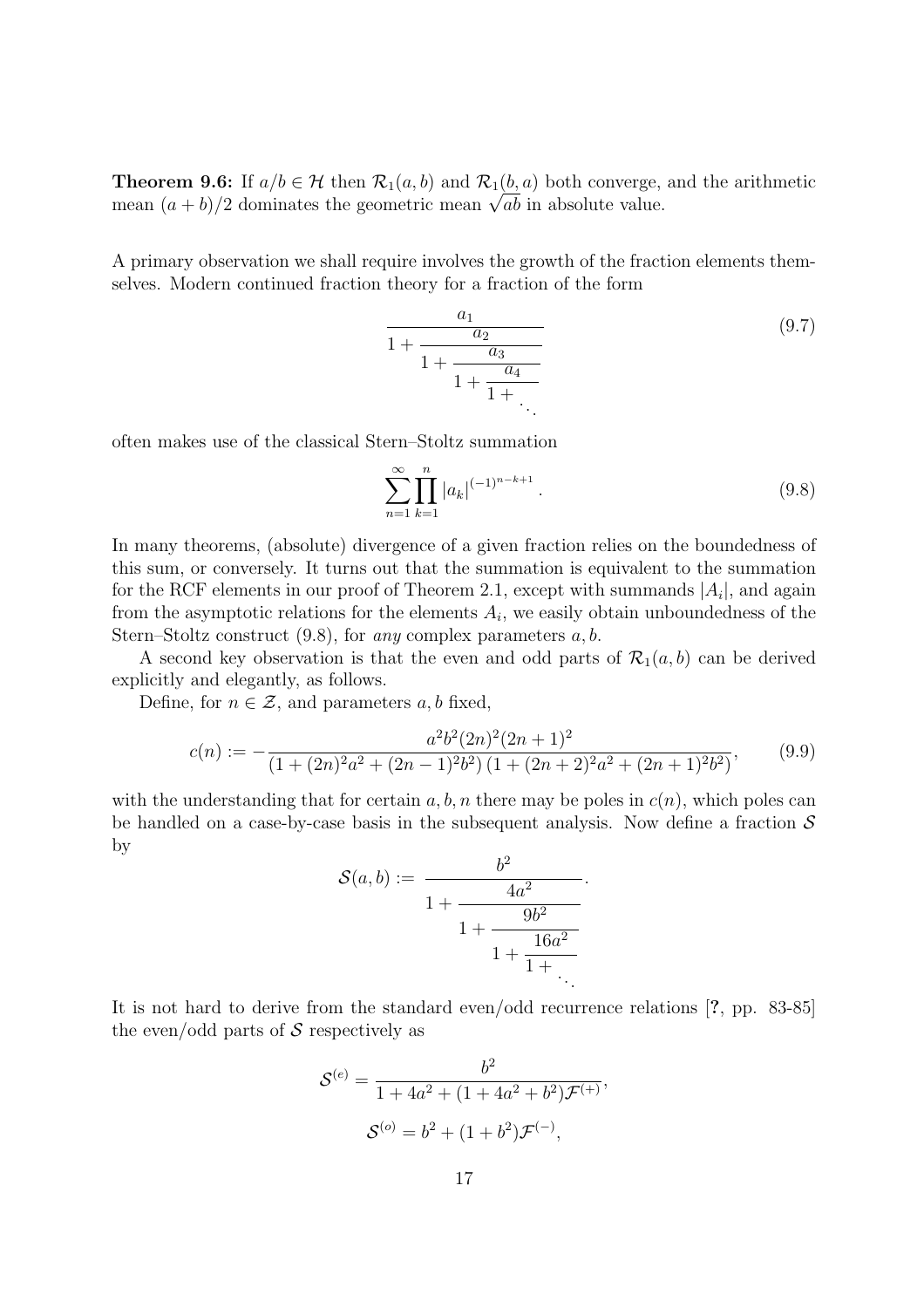where

$$
\mathcal{F}^{(\pm)} = \frac{c(\pm 1)}{1 + \frac{c(\pm 2)}{1 + \frac{c(\pm 3)}{1 + \frac{c(\pm 4)}{1 + \dots}}}}.
$$

Remarkably, this procedure yields the even/odd parts of the original fraction  $\mathcal{R}_1$  respectively in the explicit form

$$
\mathcal{R}_1^{(e)}(a,b) = \frac{a}{1 + \mathcal{S}^{(e)}},
$$
  

$$
\mathcal{R}_1^{(o)}(a,b) = \frac{a}{1 + \mathcal{S}^{(o)}}.
$$

Now, if  $\mathcal{R}_1$  is to converge, we *must* have  $\mathcal{S}^{(e)}$ ,  $\mathcal{S}^{(o)}$  both converging and *agreeing* in their limiting values.

In the event  $a^2 + b^2 \neq 0$ , we obtain a (converging) expansion of  $c(n)$  for large n in the form

$$
c(n) = -\frac{a^2b^2}{(a^2+b^2)^2} \left(1 + \frac{1}{n}\frac{b^2-a^2}{a^2+b^2} + \frac{1}{n^2}\frac{5a^4 - 2a^2(1+2b^2) + b^2(-2+3b^2)}{4(a^2+b^2)^2} + \cdots \right).
$$
\n(9.10)

This  $c(n)$  expansion is a sharp indicator of continued fraction convergence, especially in the leading (*n*-independent) term. Indeed, the even/odd parts of  $S$ , and perforce of  $\mathcal{R}_1$ , are now seen to be, when  $a^2 + b^2 \neq 0$ , so-called "1-limit-periodic" fractions [?]; i. e. the elements  $c(\pm n)$  approach a definite, common limit as  $n \to \infty$ .

Proof of Theorem 9.1: The Stieltjes theorem on S-fractions [?, Theorem 22, p. 138] says that the fraction (9.7)—with  $a_n$  replaced by  $\alpha_n z$ , with each  $\alpha_n$  positive real—has its even/odd parts both converging locally uniformly to a holomorphic function of  $z \in \mathcal{J}$ . Furthermore, if the Stern–Stoltz summation (9.8) is unbounded (we know it is for  $a \neq 0$ ), the fraction (9.7) converges to a holomorphic function for  $a^2 \in \mathcal{J}$ . This establishes that  $\mathcal{R}(a) := \mathcal{R}_1(a, a)$  converges for  $\text{Re}(a) > 0$ . Being as  $\mathcal{R}(-a) = -\mathcal{R}(a)$  when the latter converges, we have the holomorphic convergence for  $a$  in either the right or left halfplane. (Note that the parabola theorem [?, Theorem 20, p. 130] also gives convergence for  $a^2 \in \mathcal{J}$ , as the  $\{n^2a^2\}$  fraction elements lie on a ray (degenerate parabola), but the Stieltjes approach offers some extra analyticity results.)

In the remaining case, when  $\text{Re}(a) = 0$  or equivalently  $a \in \mathcal{I}$ , the expansion (9.10) for such pure-imaginary a reads

$$
c(n) = -\frac{1}{4} + \frac{1}{16n^2} \left( \frac{1}{a^2} - 1 \right) + \cdots.
$$

Now, the Jacobsen–Masson theory [?, Theorem 32, p. 159] shows that if negative-real fraction elements  $c(n)$  are eventually less than  $-\frac{1}{4} - \frac{r}{16n}$  $\frac{r}{16n^2}$  for some real  $r > 1$ , then the fraction diverges. This divergence—of both even/odd parts—happens, then, for  $a \in \mathcal{I}$ .  $\Box$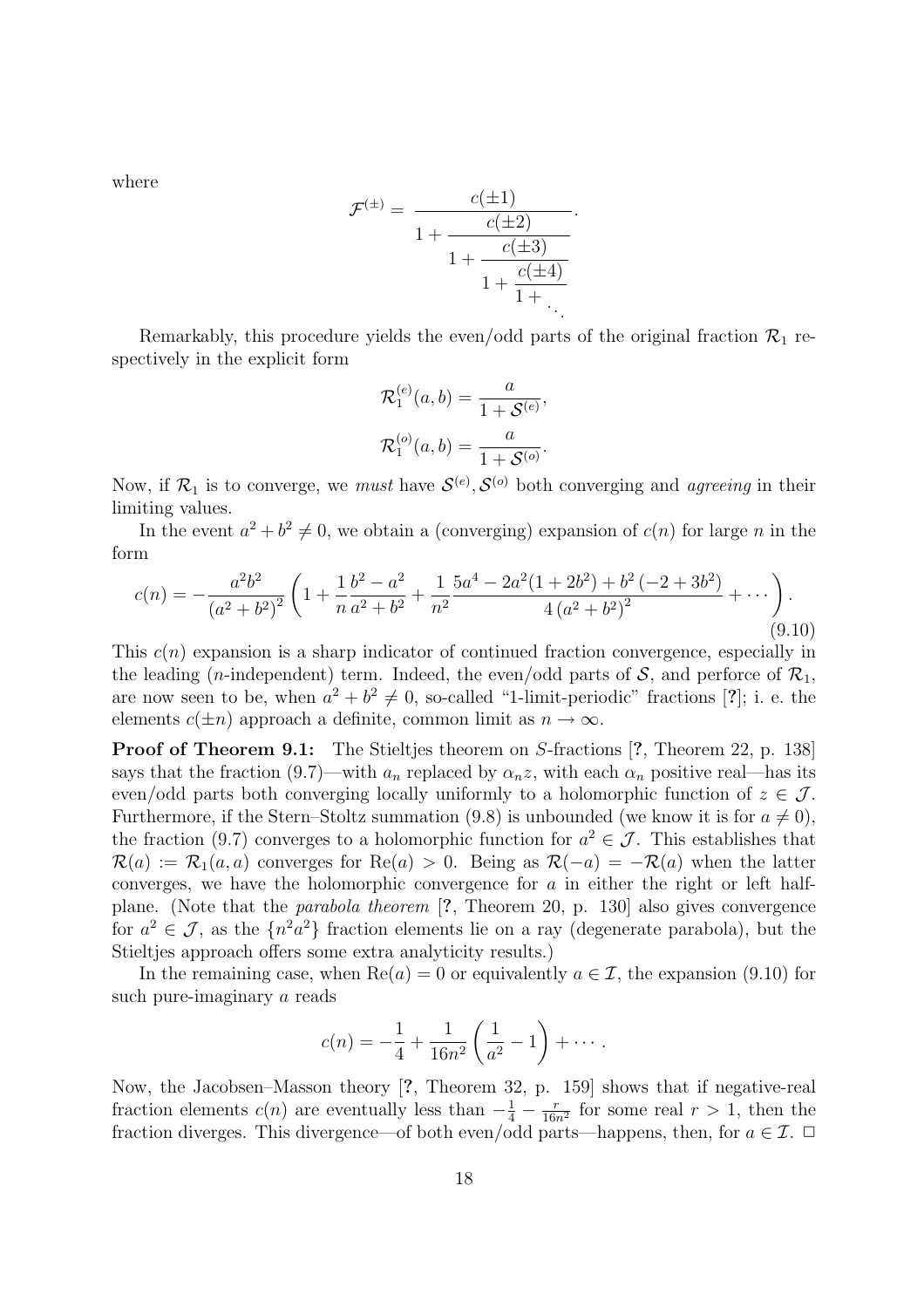**Proof of Theorem 9.2:** We need to extend Theorem 2.1 to all real-parameter pairs  $(a, b)$ . Observe that  $\mathcal{R}_1(0, b) = 0$ ,  $\mathcal{R}_1(a, 0) = a$ , and that if any one of the eight fractions  $\mathcal{R}_1(\pm a, \pm b), \mathcal{R}_1(\pm a^*, \pm b^*)$  converges to a value V, then, by virtue of the arithmetic of convergents  $p_n/q_n$ , each of the other seven fractions also converges (and furthermore, to one of the values  $\pm V$ ,  $\pm V^*$ ).  $\Box$ 

**Proof of Theorem 9.3:** Consider  $(a, b) = (1, i)$ , for which the form  $(9.9)$  becomes

$$
c(n) = \frac{n(2n+1)^2}{4(n+1)},
$$

which we note is finite, positive for integer  $n \neq -1$ . For this particular c we have even/odd fractions

$$
\mathcal{S}^{(e)} = \frac{-1}{5 + \frac{4c(1)}{1 + \frac{c(2)}{1 + \frac{c(3)}{1 + \dots}}}} \in [-0.15, -0.14],
$$
  

$$
\mathcal{S}^{(e)} = -1 + \frac{-1}{1 + \frac{c(-2)}{1 + \frac{c(-3)}{1 + \frac{c(-4)}{1 + \dots}}}}
$$

both of which converge by the parabola theorem mentioned in the proof of Theorem 9.1. In this way we find via simple calculation and easy bounds that the two distinct even/odd convergence limits of  $\mathcal{R}_1$  have  $\mathcal{R}_1^{(e)}$ 

and

$$
\mathcal{R}_1^{(o)}(1,i) \in [-2.4, -2.3].
$$

 $_1^{(e)}(1,i) \in [1.0,1.1]$ 

Similar analysis finishes the theorem, via a pair such as  $(a, b) = (e^{i\pi/4}, e^{-i\pi/4})$ , for which one may show there are again two distinct even/odd limits for  $\mathcal{R}_1$ , one of which limits lies strictly inside, the other outside the unit circle.  $\Box$ 

**Proof of Theorem 9.4:** For  $a/b \in \mathcal{K}$  we have

$$
c(n) \sim -\frac{a^2b^2}{(a^2+b^2)^2},
$$

with  $|c(n)| < 1/4$  for sufficiently large n. But the Worpitsky theorem [?, Theorem 3, p. 35] states that any fraction of the form  $(9.1)$  with  $|a_n| \leq 1/4$  converges (and furthermore, to a value whose absolute value is no greater than 1/2). Thus, both even/odd parts of  $\mathcal{R}_1(a, b)$  converge.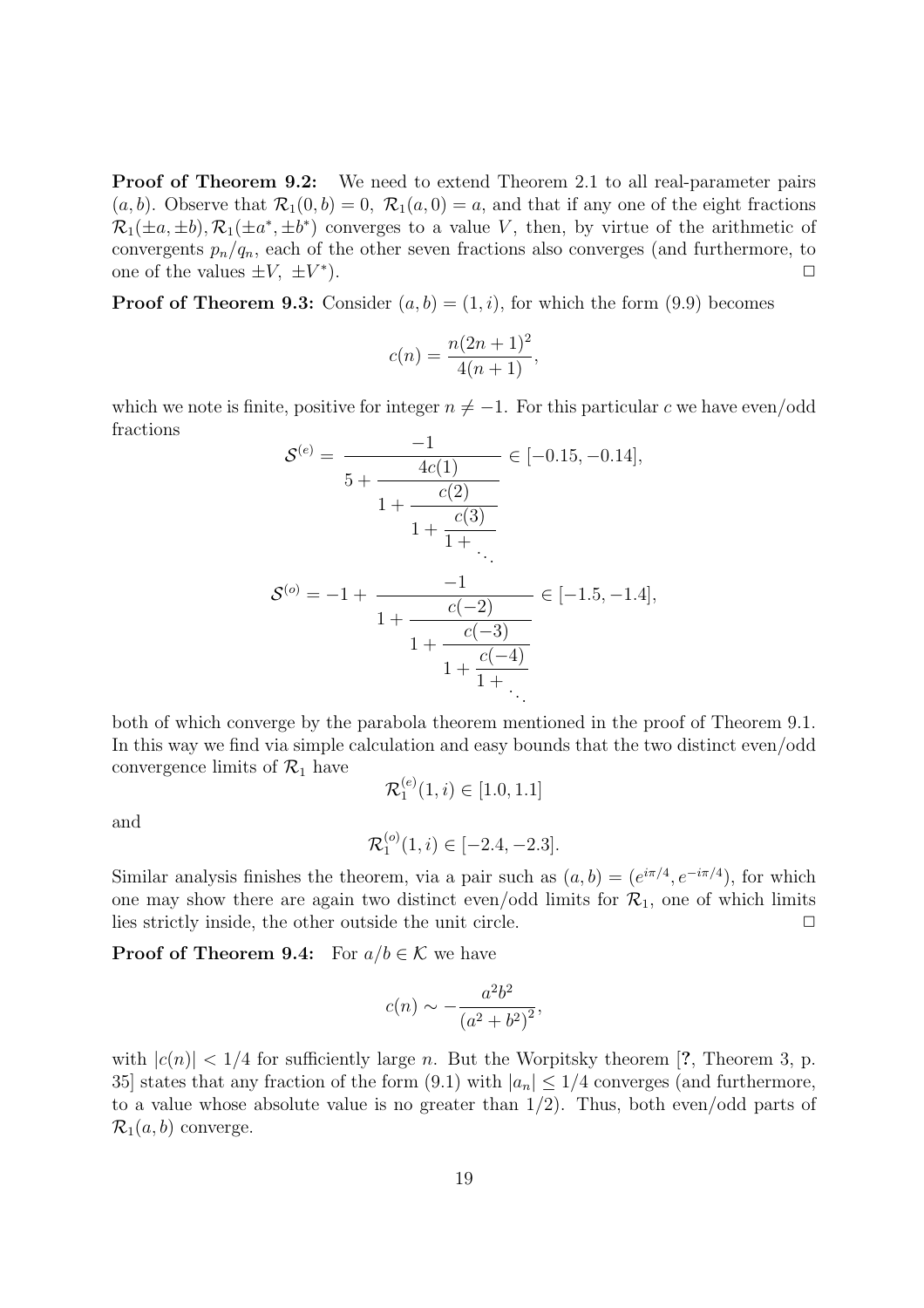To show the parts converge to a common limit, we first apply the Sleszynski–Pringsheim approach [?, Proof of Theorem 1, p. 31]—from which the Worpitsky result can be derived—thus establishing that the even/odd parts converge *absolutely*, in the sense that  $\sum |p_{2n+2}/q_{2n+2} - p_{2n}/q_{2n}|$  and  $\sum |p_{2n+1}/q_{2n+1} - p_{2n-1}/q_{2n-1}|$  are both finite. Then we apply a typical lemma on even/odd parts [?, Lemma 19, p. 127] that, under the condition of absolute convergence of said parts, together with divergence of the Stern–Stoltz summation, we have convergence of the S fraction and thus of  $\mathcal{R}_1(a, b)$ .

**Proof of Theorem 9.5:** We proceed to show that if | √  $\overline{z}/(1+z)| < 1/2$ , then also  $|z/(1+z^2)| < 1/2$ , which will establish containment. The proper character of containment follows from, say,  $3i \notin \mathcal{H}$  but  $3i \in \mathcal{K}$ . So it remains to show that

$$
g(z) := \left| 2\frac{\sqrt{z}}{1+z} \right| < 1 \Rightarrow \left| 2\frac{z}{1+z^2} \right| < 1.
$$

Let  $z = re^{i\theta}$ ,  $r > 0$ . What is required is equivalent to showing that

$$
4r < 1 + r^2 + 2r\cos(\theta) \tag{1}
$$

implies

$$
4r^2 < 1 + r^4 + 2r^2 \cos(2\theta). \tag{2}
$$

Since  $\cos(2\theta) = 2\cos^2(\theta) - 1$ , proving (2) is equivalent to proving

$$
0 < 1 - 6r^2 + r^4 + 4r^2 \cos^2(\theta). \tag{3}
$$

By (1),  $(4r - 1 - r^2)^2 \le 4r^2 \cos^2(\theta)$  and so to prove (3) it suffices to show that

$$
0 < 1 - 6r^2 + r^4 + (4r - 1 - r^2)^2. \tag{4}
$$

But this is immediate since the right-hand-side of (4) reduces to  $2(r-1)^4$ , and  $r \neq 1$  as  $g(e^{i\theta}) \geq 1.$ 

An alternative proof follows from applying the Kuhn-Tucker theorem to the problem of minimizing  $g^2(z)$  subject to  $g^2(z^2) \geq 1$ .

**Proof of Theorem 9.6:** From Theorem 9.5,  $a/b \in \mathcal{H}$  implies  $a/b \in \mathcal{K}$  and  $b/a \in \mathcal{K}$  so both indicated fractions converge. As for  $|(a + b)/2| > |\sqrt{ab}|$ , this follows from the very definition of  $\mathcal{H}$ .

While inferring the above results, using both theory and computation, we also noticed some intriguing phenomena we are not yet able to prove. For example we posit:

**Conjecture 9.11:** The precise domain of convergence for the fraction  $\mathcal{R}_1(a, b)$  is

$$
\mathcal{D}_0 = \{ (a, b) \in \mathcal{C} \times \mathcal{C} : (a/b \notin \mathcal{C}') \text{ or } (a^2 = b^2, b \notin \mathcal{I}) \}.
$$

In particular, for  $a/b \in \mathcal{C}'$  we have divergence. Moreover,  $\mathcal{R}_1(a, b)$  converges to an analytic function of both  $a$  and  $b$  on the domain

$$
\mathcal{D}_2 := \{(a, b) \in \mathcal{C} \times \mathcal{C} : |a/b| \neq 1\} \subset \mathcal{D}_0.
$$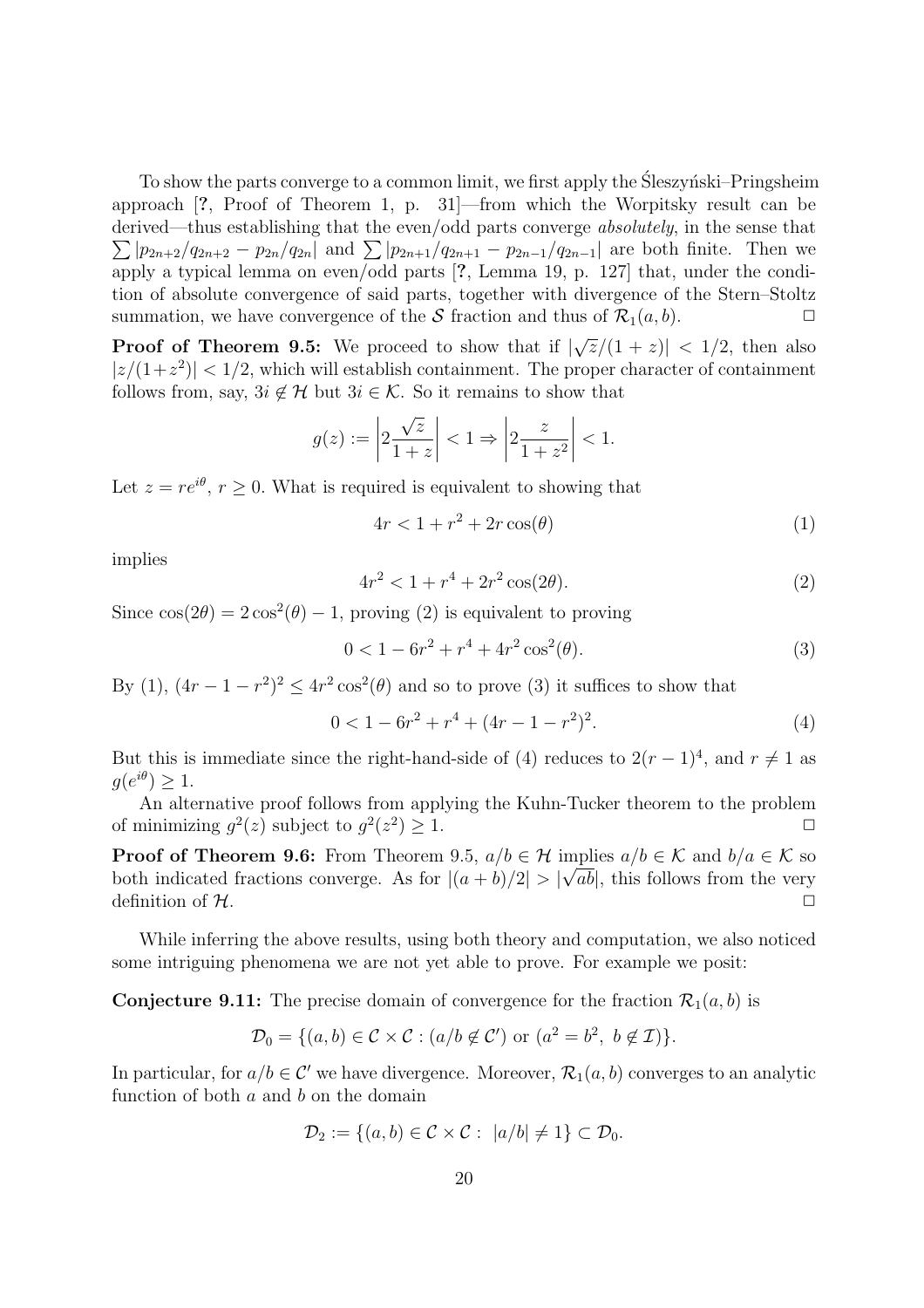One could take Conjecture 9.11 into yet more detail. On the basis of numerical experimentation we expect "bifurcation" divergence—i. e. both even/odd fractions converging but to distinct limits—except in the cases  $a^2 = b^2, b \in \mathcal{I}$  (exemplified by the instance  $\mathcal{R}_1(i, i)$  where we see "chaos", with both even/odd fractions diverging).

One way to bring a certain closure to this research would be to establish Conjecture 9.11 and therefore to have solved the AGM issue in the sense that the cardioid-knot exterior would be the essential domain of AGM validity, as in

**Theorem 9.12:** On Conjecture 9.11,  $a/b \in \mathcal{H}$  implies the truth of the AGM relation (1.2) with all three fractions converging.

**Proof:** If  $a/b \in H$  then none of  $|a/b|, |b/a|, |(a+b)/(2\sqrt{ab})|$  equals 1. Thus  $(a, b), (b, a), ((a+b))$  $b/2, \sqrt{ab}$  are all members of  $\mathcal{D}_2$ , so all three fractions in the AGM relation (1.2) converge. Because the sech series (3.1), (3.2) are analytic on their respective unit disks  $|k| < 1$ (see technical parenthetical below), and by the analyticity claim of Conjecture 9.11, the AGM result of Theorem 3.1 can be continued over the entire domain  $H$ . This is Berndt's argument [?, p. 165], but with the redefined analyticity domain  $\mathcal{D}_2$  in force, instead of  $\mathcal{D}_1$ . (As a technical matter, we take the elliptic integral  $K(k)$  for complex k to be defined by  $K(k) = \frac{\pi}{2} F(1/2, 1/2; 1; k^2)$  with the hypergeometric F converging absolutely for all k within the unit complex disk  $(|k| < 1)$ .)

#### Remarks 9.13.

1. Sophisticated continued-fraction theory would no doubt be required to establish Conjecture 9.1. One can make headway via the explicit even/odd fraction elements  $c(n)$ , the problematic aspect being to ascertain when the even/odd limits agree. This was possible for the Worpitsky scenario  $|\lim_{n \to \infty} c(n)| < 1/4$  as in Theorem 9.4, but the domain in Conjecture 9.11 has limiting  $c(n)$  values outside the Worpitsky disk.

2. An observation that led us to some of the above results is that in the real-parameter scenario one implicitly uses, for positive real  $a \neq b$ , and perforce for Jacobi parameter  $q := \min(a, b) / \max(a, b)$  in [0, 1], the fact that  $\theta_2/\theta_3 < 1$ . However, if one plots the complex q such that this  $\theta$ -ratio has absolute value  $\lt 1$ , one sees a frightfully complicated fractal structure in the complex q-plane, as shown in Figure ??. We also exhibit a related Figure ??, and all this in turn leads into the theory of modular forms [?]. Accordingly, the sech relations of Theorem 2.1 are in generally suspect for complex  $q$ . Indeed, the identities appear to fail numerically when  $|\theta_2(q)/\theta_3(q)|$  exceeds unity.  $\Box$ 

It is a classic and elementary observation that for positive real  $a, b$  the arithmetic mean strictly dominates the geometric mean. Via Theorem 9.6 we are saying that for the Ramanujan AGM relation to hold true for  $\mathcal{R}_1$ , one requires this classic arithmeticgeometric inequality to hold in the sense of absolute value. A picturesque interpretation of this idea is effected as follows.  $\mathcal H$  is actually the (open) exterior of a "cardioid-knot" which in turn is the contour determined by the polar relation

$$
r^2 + (2\cos\phi - 4)r + 1 = 0
$$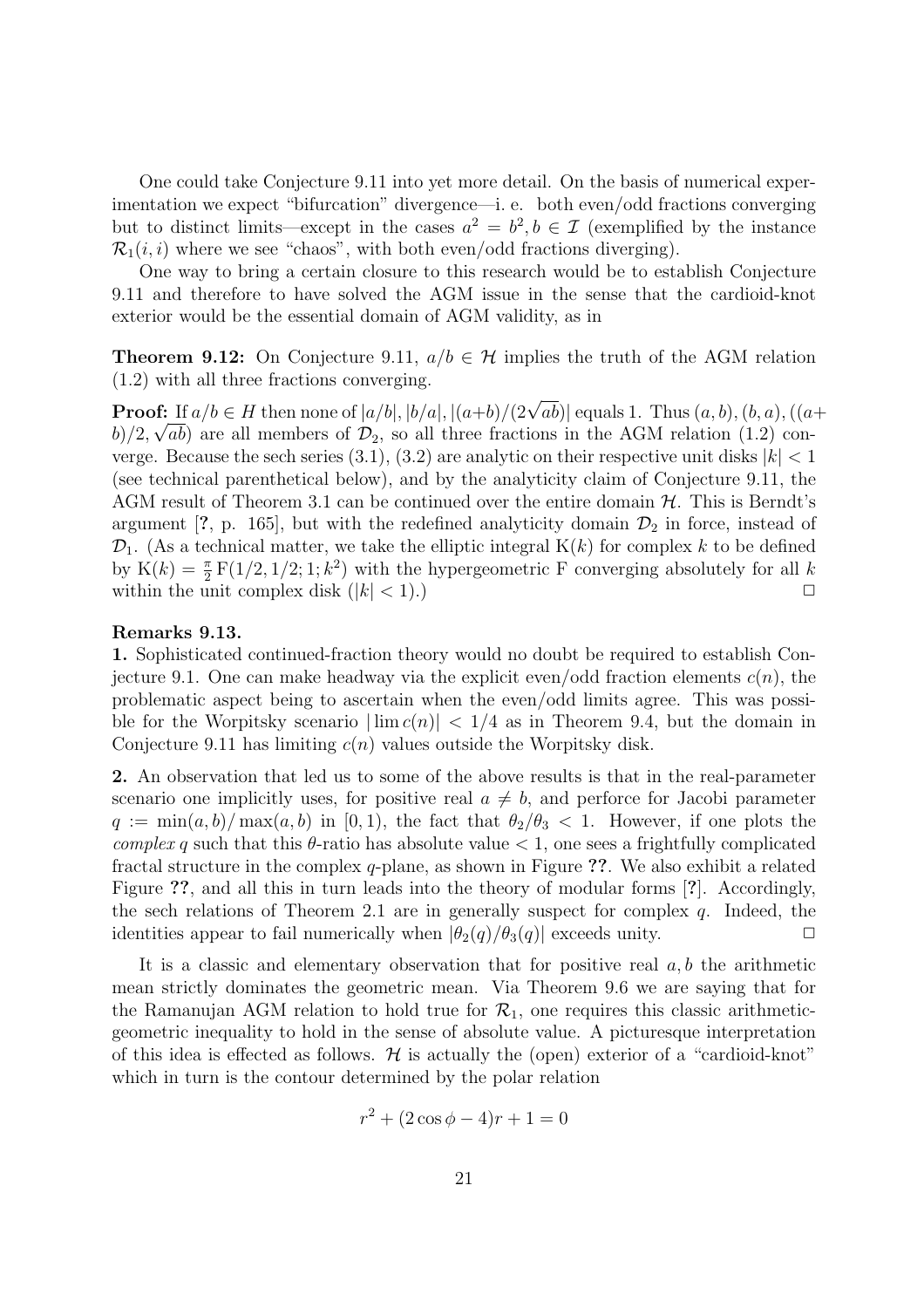

Figure 1: Where  $|\theta_2/\theta_3|$  < 1 in the complex q-plane. Note that the real interval  $(-c, 1)$ for some positive real  $c$  is monochrome black.



Figure 2: Values of  $|\theta_4/\theta_3|$  (in first q-quadrant). The colors represent gradations of values between zero and one.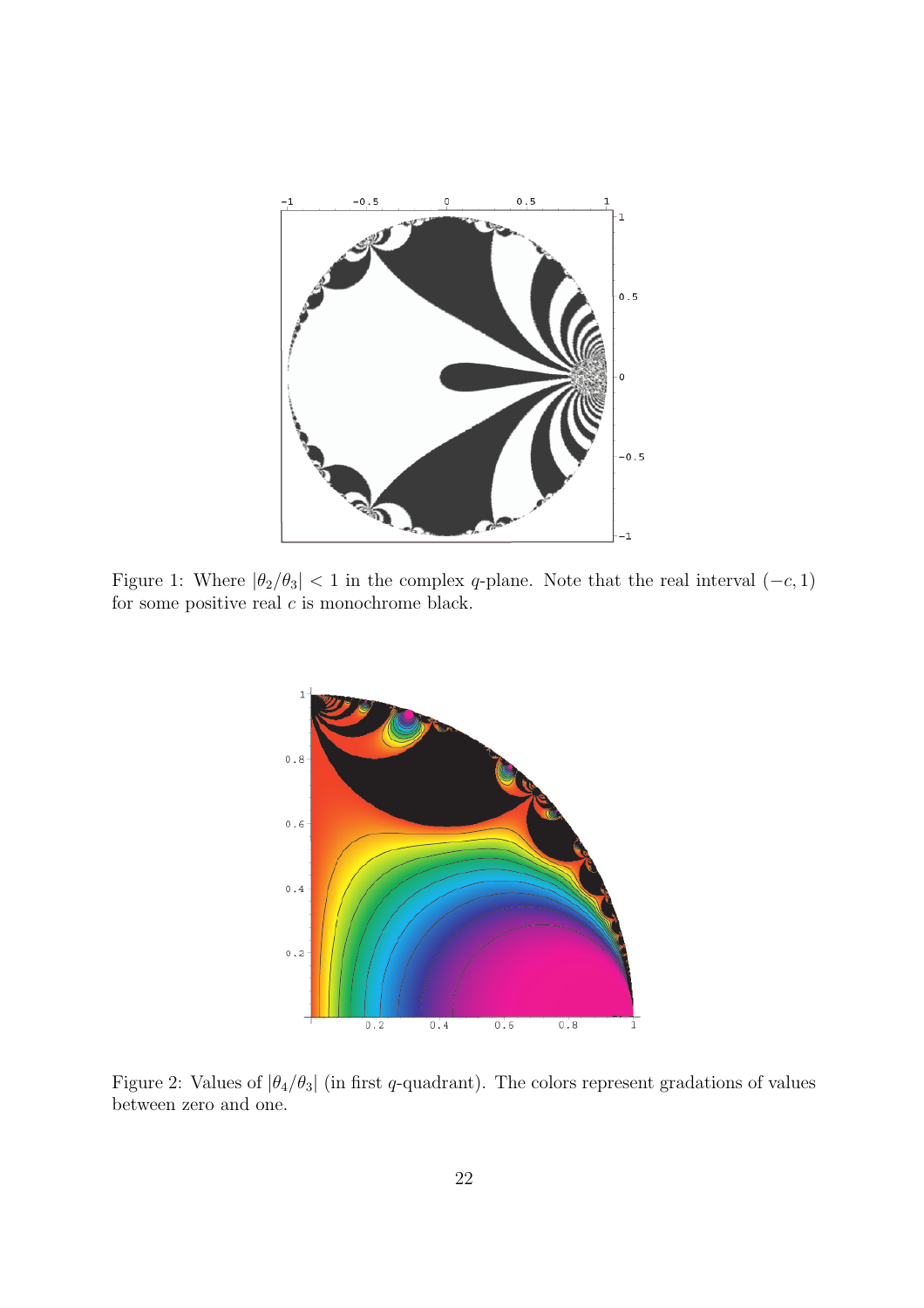

Figure 3: A cardioid-knot, the exterior  $\mathcal{H}$  (in yellow) of which domain ensures the truth of the Ramanujan AGM relation (1.2) with the relevant  $\mathcal{R}_1$  fractions hypothesized to converge.

in the complex plane. One can think of said contour as two contours:

$$
r = 2 - \cos \theta \pm \sqrt{(1 - \cos \theta)(3 - \cos \theta)},
$$

that is, we fuse the orbits of the  $\pm$  instances, both for  $\theta \in [0, 2\pi]$ . One sees a small loop that is, we fuse the orbits of the  $\pm$  instances, both for  $\theta \in [0, 2\pi]$ . One sees a small loop encompassing the origin, with left-intercept  $\sqrt{8}-3+0i$ , and a wider contour whose leftintercept is  $-3 - \sqrt{8} + 0i$ . So H consists of all points outside the cardioid-knot, including the points in the inner lobe. One can call a point within said lobe an exterior point on the basis of the classical Jordan-curve rule: A point is outside a (smooth) contour if a ray to infinity from said point crosses the contour an even number of times. See Figure ?? and Figure ??. In the latter we have superimposed the cardioid-knot and a "doubleknot" contour whose (open) exteriors are the domains  $H, K$  respectively. One can see that  $\mathcal{H} \subset \mathcal{K}$  as in Theorem 9.5.

It is remarkable that the condition  $a/b \in \mathcal{H}$  or K is not really asymmetrical as it might appear: Indeed, if  $a/b$  is in one of the stated domains then so is  $b/a$  in the same domain. On these rules, the AGM relation is valid when  $a/b$  lies on certain exterior rays:

$$
\frac{a}{b} \text{ or } \frac{b}{a} \in (\sqrt{8} - 3, \infty) \cup (\infty, -3 - \sqrt{8}),
$$

thus including the truth of the AGM relation for all positive real pairs  $a, b$  and for a somewhat wider class of pairs. Similarly, the AGM relation would hold for pairs  $(a, b)$  = somewhat wider class of pairs. Similarly, the AGNI relation would not for pairs  $(a, b) =$ <br> $\{1, i\beta\}$  for  $\pm \beta \in [0, 2-\sqrt{3}] \cup (2+\sqrt{3}, \infty)$ . Incidentally we have not spoken of the *boundary*  $\partial H$  (which is just the cardioid-knot contour) as such analysis is more intricate than might be expected. However, we do know that the AGM relation is valid for some instances of  $a/b \in \partial \mathcal{H}$ ; for example,  $(a, b) = (1, 1)$  has  $a/b$  on the knot intersection.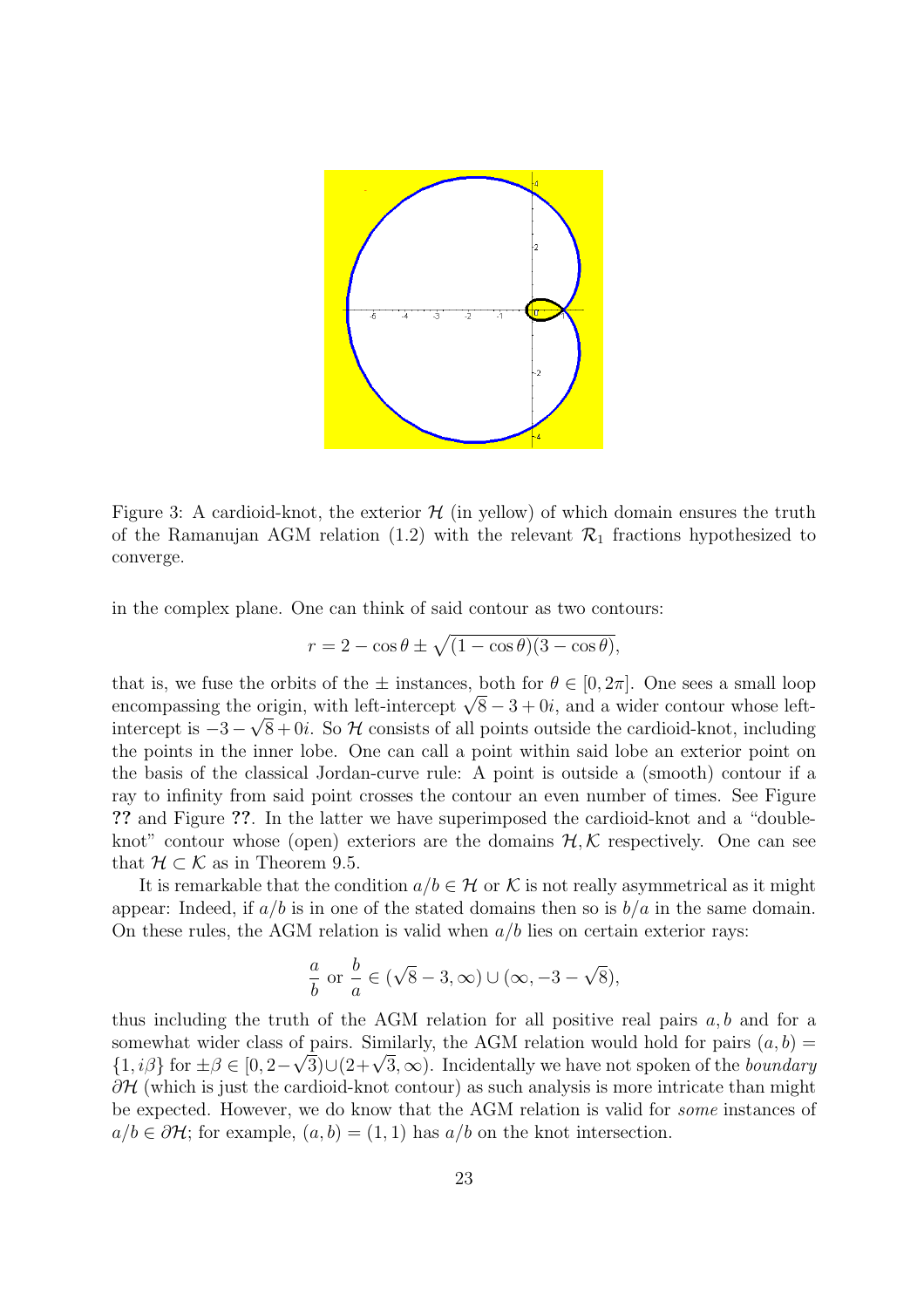

Figure 4: The double-knot superimposed on the cardioid-knot has exterior  $K$  (the open region of nonyellow), showing where  $\mathcal{R}_1$  exists and where the AGM relation (1.2) holds.

We close with some open problems:

- Again on the basis of numerical experiments, we wonder whether some "deeper" AGM identity might hold. There are complex pairs  $(a, b)$  for which the average  $(\mathcal{R}_1(a,b)+\mathcal{R}_1(b,a))/2$  is not equal to  $\mathcal{R}_1((a+b)/2, \sqrt{ab})$  but said average *does* agree numerically with some alternative, call it  $\mathcal{S}_1((a+b)/2, \sqrt{ab})$  with such a function  $\mathcal{S}_1$ naively calculated as one of the series  $(3.1), (3.2)$  (recall that elliptic K can be defined for a wide range of complex  $k$ ). Such coincidences are remarkable, and difficult so far to predict. We maintain hope that there should ultimately be a comprehensive theory under which the wonderful AGM relation—with suitable modification—holds for general complex parameters.
- We know that the fraction  $\mathcal{R}(i) := \mathcal{R}_1(i, i)$  does not converge, yet the  $\psi$ -function representation of Section 4 does have a definite value at  $a = i$ . Could it be that some limit such as  $\lim_{\epsilon \to 0} \mathcal{R}_1(i + \epsilon, i)$  does exist? (Conjecture 9.11 implies that the indicated fraction converges for every  $\epsilon > 0$ .)
- What is the precise domain of validity of the sech formulae  $(3.1)$ ,  $(3.2)$ ?
- In spite of a menagerie of closed forms given for  $\mathcal{R}(a) := \mathcal{R}_1(a, a)$ , we do not know a single, nontrivial closed form for an  $\mathcal{R}_1(a, b)$  with  $a \neq b$ . What can be done about this impasse?

Acknowledgements: Thanks are due to David Bailey, Bruce Berndt, David Borwein, Joseph Buhler, Stephen Choi, William Jones, and Lisa Lorentzen for many useful discussions.